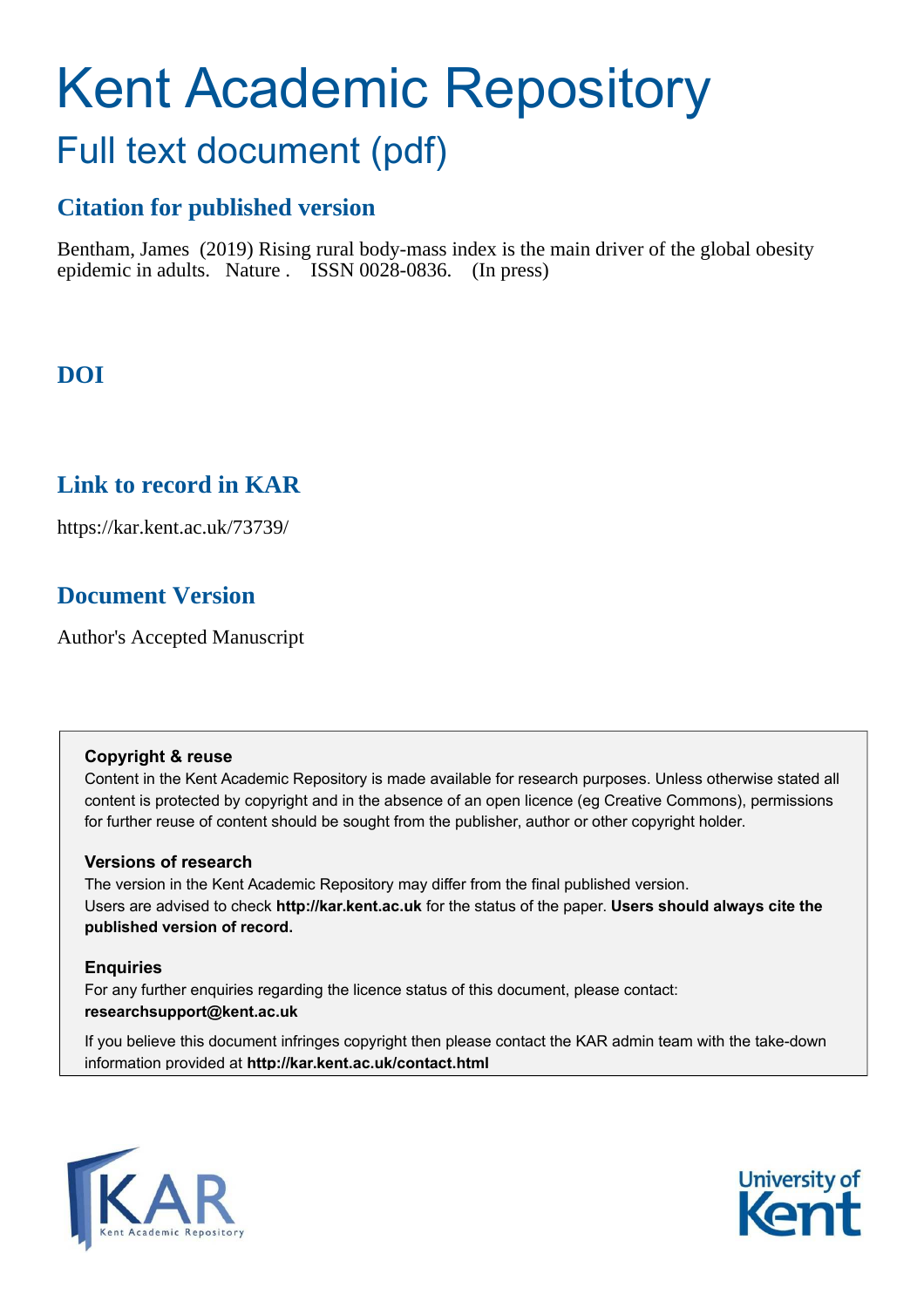- **Title: Rising rural body-mass index is the main driver of the global obesity epidemic**
- **Authors:** NCD Risk Factor Collaboration (NCD-RisC)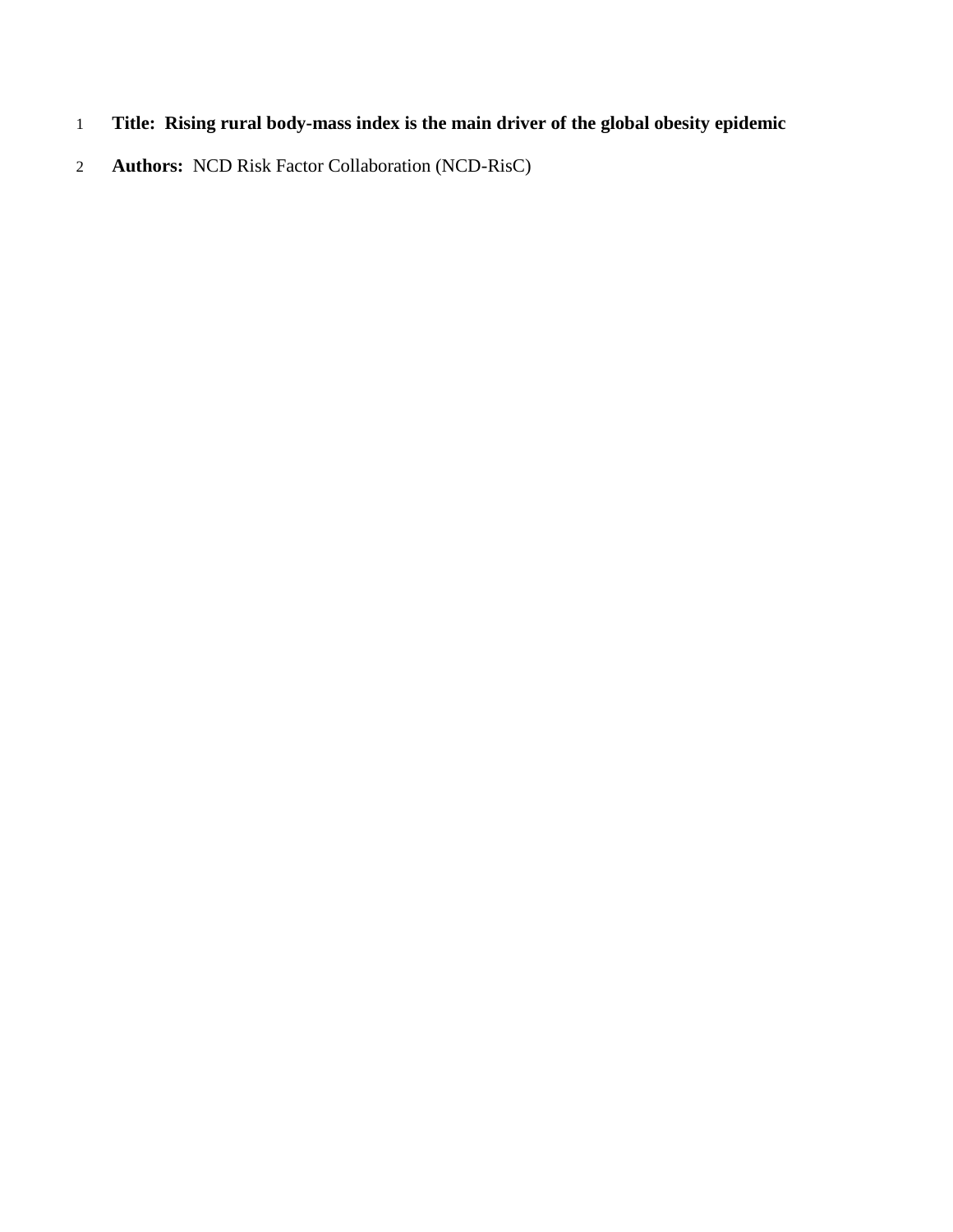**Body-mass index (BMI) has increased steadily in most countries parallel to the rise in the**  4 share of the population who live in cities.<sup>1,2</sup> This has led to a widely reported view that **urbanisation is one of the most important drivers of the global rise in obesity.<sup>3-6</sup> Here, we use 2,009 population-based studies, with measurement of height and weight in over 112 million adults, to report national, regional and global trends in BMI by rural and urban place of residence from 1985 to 2017. We show that, contrary to the dominant paradigm, more than 55% of the global rise in mean BMI from 1985 to 2017, and up to 90% in some low- and middle-income regions, was due to increases in BMI in rural areas. This large contribution stems from the fact that, with the exception of women in sub-Saharan Africa, BMI is rising at the same rate or faster in rural areas than in cities. These trends have in turn resulted in a closing, and in some countries reversal, of the urban-rural BMI gap in low- and middle- income countries, especially for women. In high-income and industrialised countries, we noted a persistent rural excess BMI. There is an urgent need for an integrated approach to rural nutrition that enhances financial and physical access to healthy foods, to avoid replacing the rural undernutrition disadvantage in poor countries with a more general malnutrition disadvantage that entails excessive consumption of low-quality calories.** 

 Being underweight as well as overweight can lead to adverse health outcomes. Body-mass index 21 (BMI), a measure of underweight or overweight, is rising in most countries.<sup>2</sup> It is commonly stated that urbanisation is one of the most important drivers of the worldwide rise in BMI because diet 23 and lifestyle in cities lead to adiposity.<sup>3-6</sup> Yet, such statements are typically based on cross- sectional comparisons in one or a small number of countries. Only a few studies have analysed how BMI is changing over time in rural and urban areas. The majority have been in one country,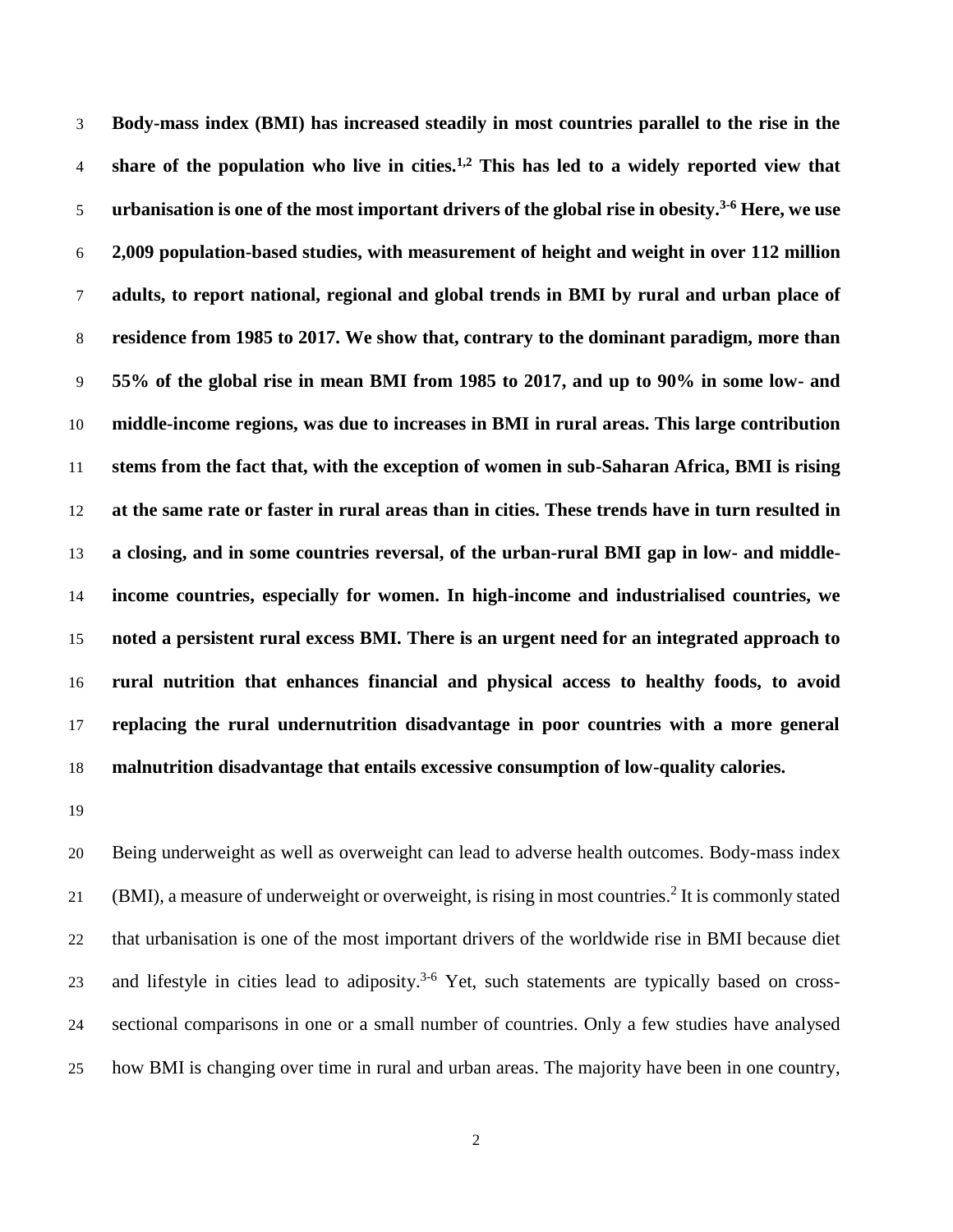over short durations, and/or in one sex and narrow age groups. The few studies that covered more 27 than one country<sup>7-12</sup> used at most a few dozen data sources and hence could not systematically estimate trends, and focused primarily on women of child-bearing age.

 Data on how BMI in rural and urban populations is changing are needed to plan interventions that address underweight and obesity. Here, we report on mean BMI in rural and urban areas of 200 countries and territories from 1985 to 2017. We used 2,009 population-based studies of human anthropometry conducted in 190 countries (Extended Data Fig.1), with measurement of height and weight in over 112 million adults aged 18 years and older. We excluded data based on self-reported height and weight because they are subject to bias. We used a Bayesian hierarchical model to estimate mean BMI by year, country and rural and urban place of residence. As described in Methods, the estimated trends in population BMI represent a combination of (i) change in the health of individuals due to change in their economic status and environment, and (ii) change in the composition of individuals that make up the population (and their economic status and environment).

 From 1985 to 2017, the share of the world's population in urban areas increased from 41% to 43 55%.<sup>1</sup> Over the same period, global age-standardised mean BMI increased from 22.6 kg/m<sup>2</sup> (95%) 44 credible interval 22.4-22.9) to 24.7 kg/m<sup>2</sup> (24.5-24.9) in women, and from 22.2 kg/m<sup>2</sup> (22.0-22.4) 45 to 24.4 kg/m<sup>2</sup> (24.2-24.5) in men. The increase in mean BMI was 2.09 kg/m<sup>2</sup> (1.73-2.44) and 2.10 46 kg/m<sup>2</sup> (1.79-2.41) among rural women and men, respectively, compared to 1.35 kg/m<sup>2</sup> (1.05-1.65) and 1.59 kg/m<sup>2</sup> (1.33-1.84) in urban women and men. Nationally, change in mean BMI ranged from small decreases among women in eleven countries in Europe and Asia Pacific, to a rise of >5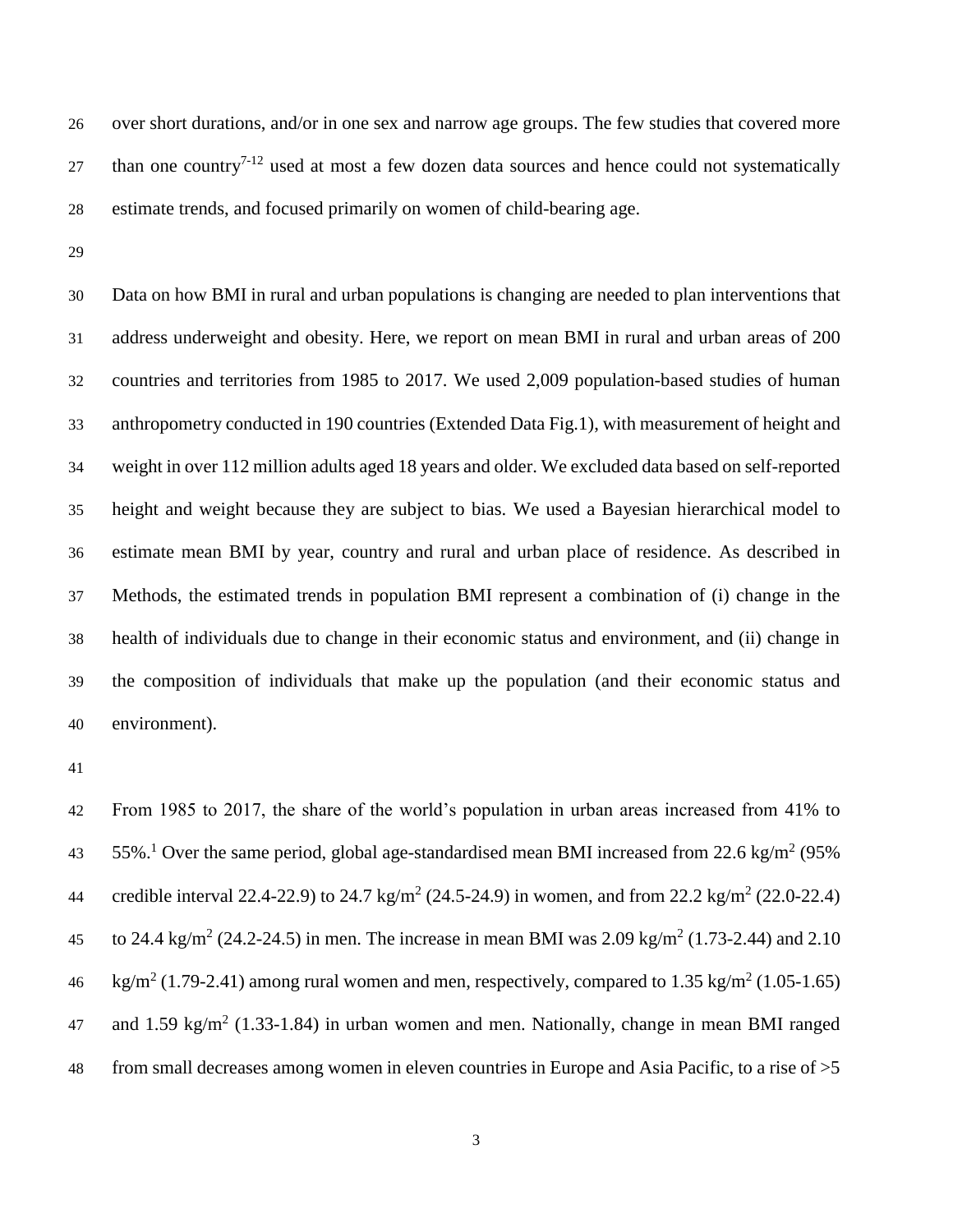kg/m<sup>2</sup> among women in Egypt and Honduras. The lowest observed sex-specific mean BMI over these 33 years was that of rural women in Bangladesh at  $17.7 \text{ kg/m}^2$  (16.3-19.2) and rural men in 51 Ethiopia at 18.4 kg/m<sup>2</sup> (17.0-19.9), both in 1985; the highest were 35.4 kg/m<sup>2</sup> (33.7-37.1) for urban 52 women and  $34.6 \text{ kg/m}^2$  (33.1-35.9) for rural men in American Samoa in 2017 (Extended Data Fig. 2 and Extended Data Fig. 3), representing a two-fold difference.

 In 1985, urban men and women in every country in east, south and southeast Asia, Oceania, Latin America and the Caribbean, and a region covering central Asia, Middle East and north Africa had higher mean BMI than their rural counterparts (Figs. 1 and 2). The urban-rural gap was as large as 58 3.25 kg/m<sup>2</sup> (2.57-3.96) in women and 3.05 kg/m<sup>2</sup> (2.44-3.68) in men in India. Over time, the BMI gap between rural and urban women shrank in all these regions at least 40%, as BMI rose faster in rural areas than in cities (Fig. 3). In fourteen countries in these regions, including Armenia, Chile, Jamaica, Jordan, Malaysia, Taiwan and Turkey, the ordering of rural and urban female BMI reversed over time, and rural women had higher BMI than their urban peers in 2017 (Fig. 1 and Extended Data Fig. 4).

 Mean BMI of rural men also increased more than that of urban men in south Asia and Oceania, shrinking the BMI urban-rural gap by more than half. In east and southeast Asia, Latin America and the Caribbean, and central Asia, Middle East and north Africa, rural and urban men experienced a similar BMI increase, and hence the urban excess BMI did not change much over time.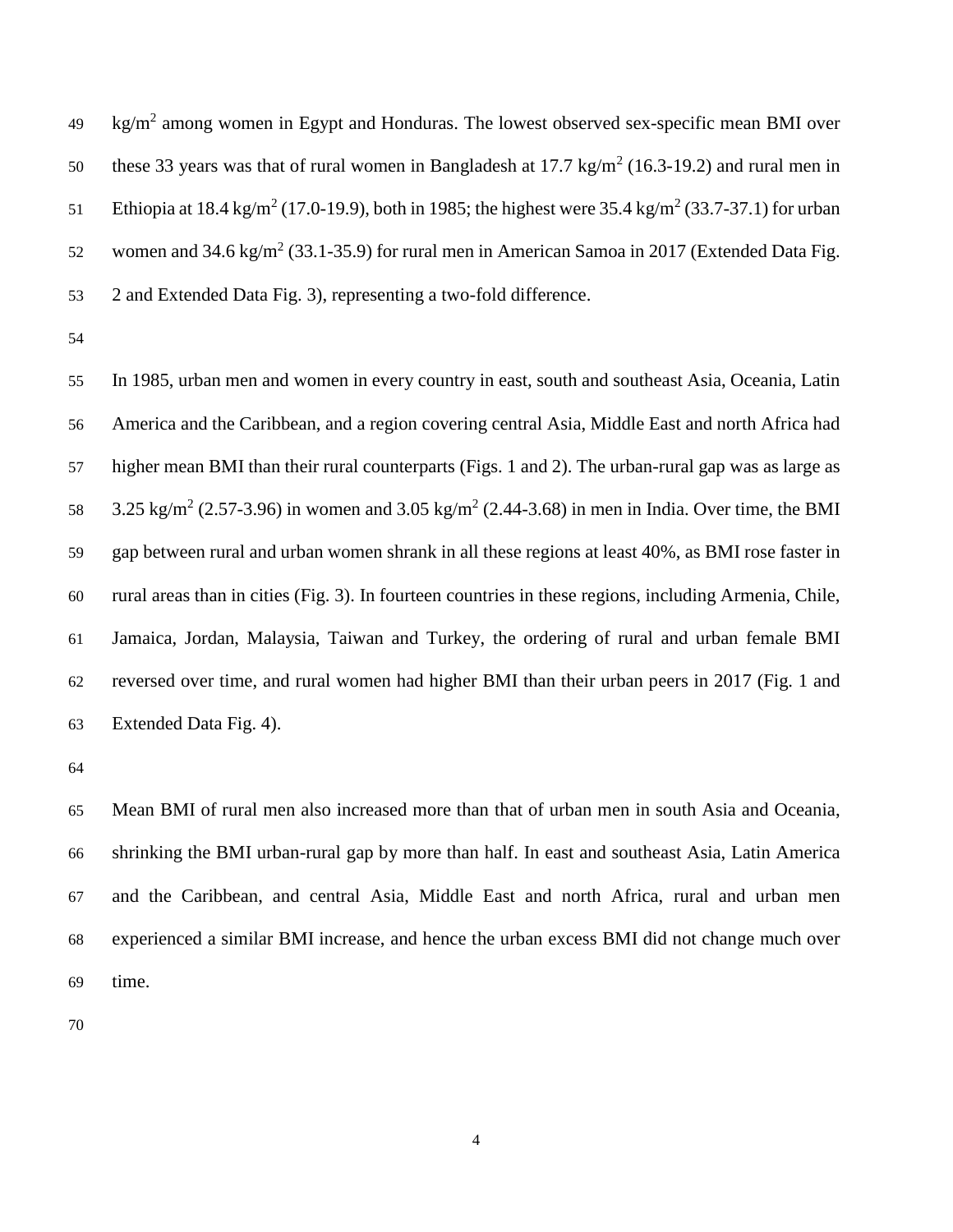In contrast to emerging economies, excess BMI among urban women became larger in sub-72 Saharan Africa (Fig. 3): from 2.59 kg/m<sup>2</sup> (2.21-2.98) in 1985 compared to 3.17 kg/m<sup>2</sup> (2.93-3.42) in 2017 (posterior probability of the observed increase being a true increase = 0.99). This occurred because female BMI rose faster in cities than in rural areas in sub-Saharan Africa. Therefore, women in sub-Saharan African countries, especially those in west Africa, had the largest urban 76 excess BMI of any country in 2017, e.g. more than  $3.35 \text{ kg/m}^2$  in Niger, Burkina Faso, Togo and Ghana (Fig. 1 and Extended Data Fig. 4). BMI increased at a similar rate in rural and urban men 78 in sub-Saharan Africa, with the difference in 2017 (1.66 kg/m<sup>2</sup>; 1.37-1.94) being similar to 1985  $(1.60 \text{ kg/m}^2; 1.13{\text -}2.07)$  (Fig. 2 and Extended Data Fig. 4).

 BMI was previously lower in rural areas of low- and middle-income countries than in cities, both because rural residents had higher energy expenditure in their daily work, especially agriculture, and domestic activities such as fuelwood and water collections, $13,14$  and because lower incomes in 84 rural areas restricted food consumption.<sup>15</sup> In middle-income countries, agriculture is increasingly mechanised, cars are used for rural transport as income increases and road infrastructure improves, service and administrative jobs have become more common in rural areas, and some household tasks are no longer needed, for example because homes have water connection and use commercial fuels.<sup>16</sup> Further, higher incomes as a result of economic growth allow more spending on food and hence higher caloric intake, disproportionately more in rural areas, where a significant share of income was previously spent on food. Further, the consumption of processed carbohydrates may have increased disproportionately in rural areas where such foods became more readily available 92 through national and transnational companies.<sup>9,17-21</sup> These changes, referred to as "urbanisation of 93 rural life" by some researchers, <sup>6</sup> would contribute to faster-rising rural BMI.<sup>22,23</sup>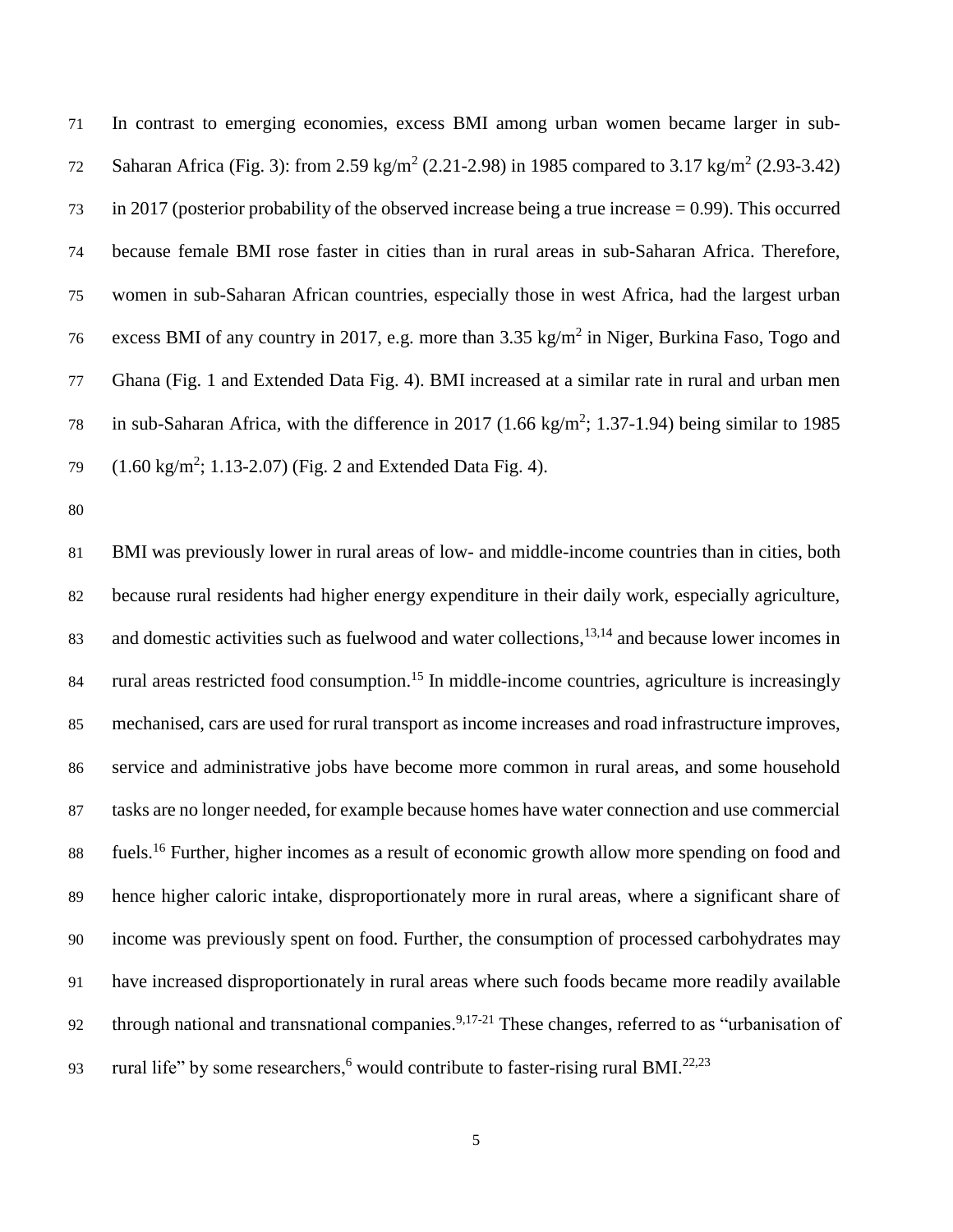95 Unlike other regions, urbanisation in sub-Saharan Africa preceded significant economic growth.<sup>24</sup> Subsistence farming remains common in Africa, and agriculture remains mostly manual; fuelwood, commonly collected by women, is still the dominant fuel in rural Africa; and the use of cars for transportation is limited by poor infrastructure and poverty. In African cities, many people have service and office jobs and mobility has become less energy-intensive due to shorter travel distances and the use of cars and buses. Further, urban markets where fresh produce is sold are increasingly replaced by commercially prepared and processed foods from transnational and local industries and street vendors.<sup>25-27</sup> These effects are exacerbated by limited time and space for cooking healthy meals and possibly perceptions of large weight as a sign of affluence.<sup>28,29</sup>

 In contrast to low- and middle-income regions, urban women in high-income western and Asia Pacific regions, and in central and eastern Europe, had lower mean BMI than their rural counterparts in 2017 (Fig. 3). The rural excess female BMI in these regions changed little from 1985 to 2017. Nationally, rural women's excess BMI was largest in central and eastern European 109 countries (e.g.,  $\sim$ 1 kg/m<sup>2</sup> or more in Belarus, Czech Republic and Latvia) (Fig. 1 and Extended Data Fig. 4). Rural men in high-income western countries also had an excess BMI compared to urban men throughout the analysis period. The rural excess BMI in 2017 was largest in Sweden, 112 Czech Republic, Ireland, Australia, Austria and the USA, all >0.35 kg/m<sup>2</sup>. In high-income Asia Pacific region and in central and eastern Europe, rural and urban men had virtually identical BMI throughout these three decades (Fig. 2 and Extended Data Fig. 4).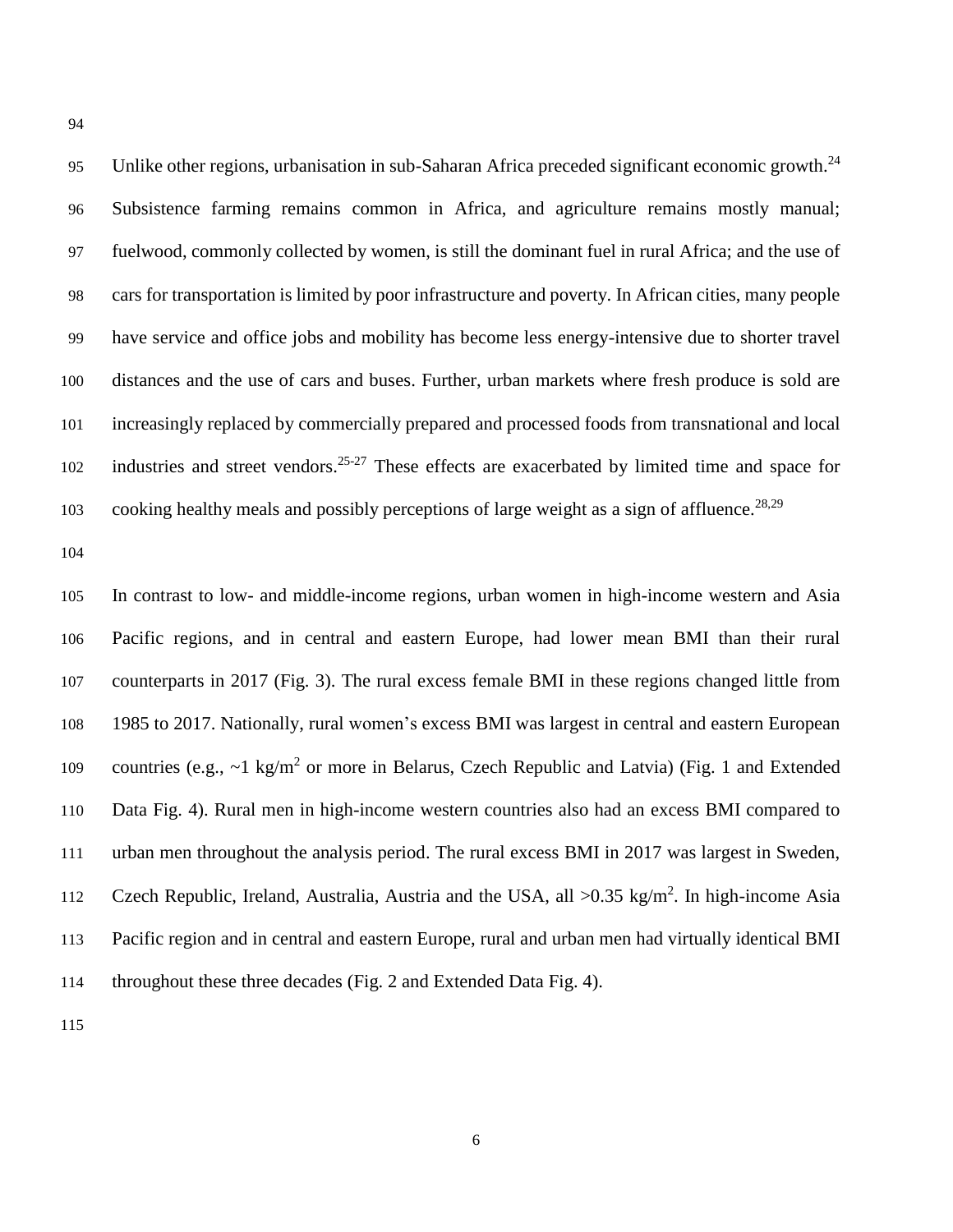The lower urban BMI in high-income and industrialised countries reflects a growing rural economic and social disadvantage, including lower education and income, lower availability and higher price of healthy and fresh foods,  $30,31$  less access to and use of public transport and walking than in cities,  $32,33$  and limited availability of facilities for sports and recreational activity,  $34$  which account for a significant share of overall physical activity in high-income and industrialised countries.

 We also estimated how much of the overall rise in mean BMI since 1985 has been due to increases in BMI of rural and urban populations versus due to urbanisation (defined as an increase in the share of population who live in urban areas), in each region and in the world as a whole. At the global level, 60% (56-64) of the rise in mean BMI from 1985 to 2017 in women and 57% (53-60) in men was due to increases in the BMI of rural populations; 28% (24-31) in women and 30% (27- 32) in men due to BMI rise in urban populations; and 13% (11-15) and 14% (12-16) due to urbanisation (Table 1). The contribution of the rise in rural BMI ranged between ~60% and 90% in the mostly rural regions of sub-Saharan Africa, east, south and southeast Asia and Oceania. The contribution of urbanisation was small in all regions, with maximum values of 19% (15-25) among women and 14% (10-21) among men in sub-Saharan Africa.

134 Our results show that, contrary to the prevailing view,<sup>3-6</sup> BMI is rising at the same rate or faster in rural areas compared to cities, except among women in sub-Saharan Africa. These trends have resulted in a rural-urban convergence in BMI in most low- and middle-income countries, especially for women. The rising rural BMI is the largest contributor to the BMI rise in low- and middle-income regions and in the world as a whole over the last 33 years, which challenges the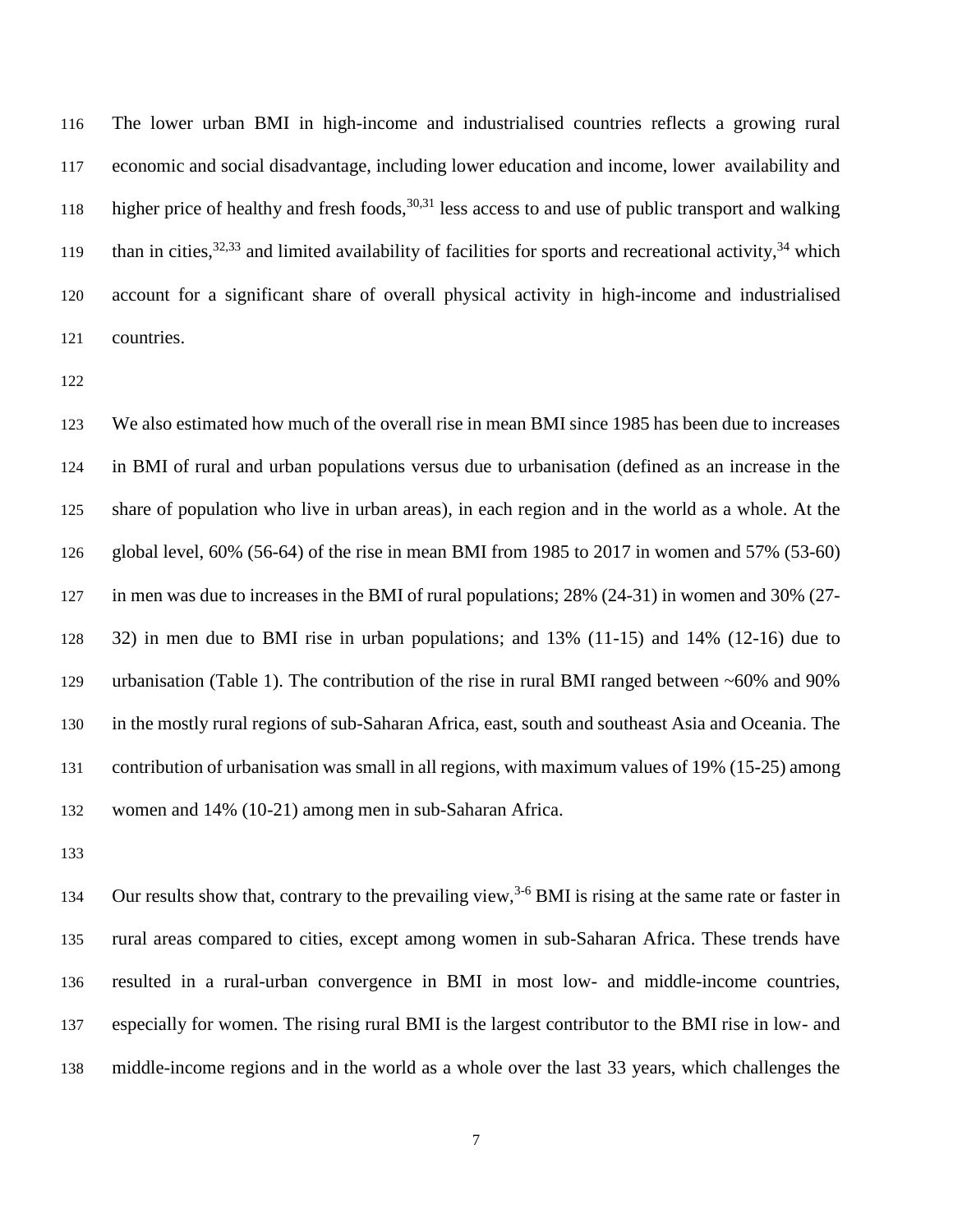current paradigm of urban living and urbanisation as the key driver of the global epidemic of obesity.

142 In poor societies, urban areas historically had lower levels of undernutrition,  $35,36$  possibly because infrastructure such as roads and electricity facilitate food trade, transport and storage in cities, which can in turn reduce the impacts of agricultural shocks and seasonality. As economic growth and rural nutrition programmes reduce rural caloric deficiency, the rural undernutrition disadvantage may be replaced with a more general and complex malnutrition that entails excessive consumption of low-quality calories. To avoid such an unhealthy transition, the fragmented national and international responses to undernutrition and obesity should be integrated, and the narrow focus of international aid on undernutrition should be broadened, to enhance access to healthier foods in poor rural and urban communities.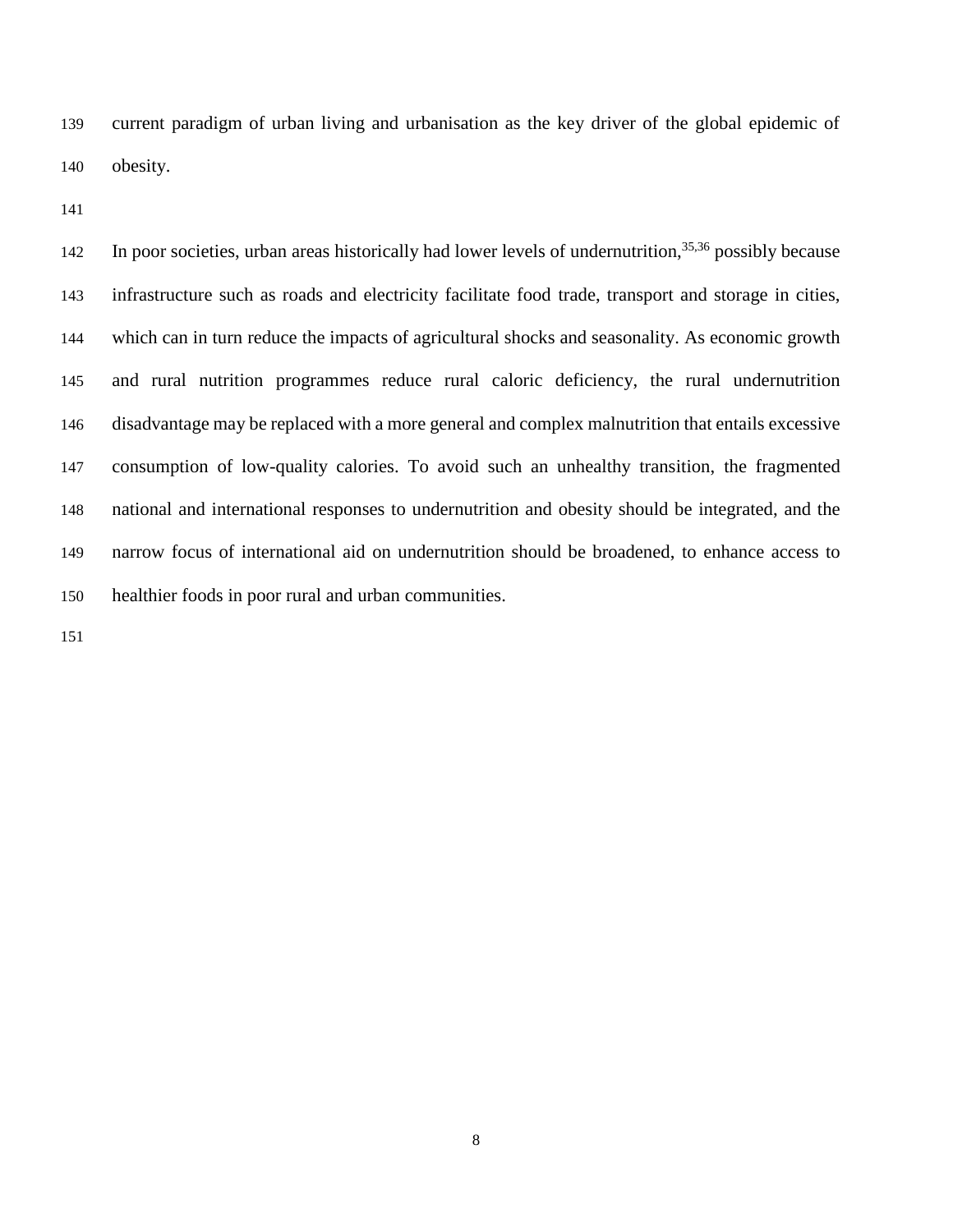## **References**

- 1 Population Division of the Department of Economic and Social Affairs of the United Nations. World Urbanization Prospects: the 2014 Revision. (United Nations, New York, NY, 2014).
- 2 NCD Risk Factor Collaboration (NCD-RisC). Worldwide trends in body-mass index, underweight, overweight, and obesity from 1975 to 2016: a pooled analysis of 2416 population-based measurement studies in 128.9 million children, adolescents, and adults. Lancet **390**, 2627-2642 (2017).
- 3 WHO. Global Report on Urban Health: Equitable Healthier Cities for Sustainable Development. Report No. 9241565276, (World Health Organization, Geneva, 2016).
- 4 Yusuf, S., Reddy, S., Ôunpuu, S. & Anand, S. Global burden of cardiovascular diseases: part I: general considerations, the epidemiologic transition, risk factors, and impact of urbanization. Circulation **104**, 2746-2753 (2001).
- 5 Wagner, K. H. & Brath, H. A global view on the development of non communicable diseases. Prev. Med. **54 Suppl**, 38-41 (2012).
- 6 Popkin, B. M. Global nutrition dynamics: the world is shifting rapidly toward a diet linked with noncommunicable diseases. Am. J. Clin. Nutr. **84**, 289-298 (2006).
- 7 Abubakari, A. R. et al. Prevalence and time trends in obesity among adult West African populations: A meta-analysis. Obes. Rev. **9**, 297-311 (2008).
- 8 Filozof, C., Gonzalez, C., Sereday, M., Mazza, C. & Braguinsky, J. Obesity prevalence and trends in Latin-American countries. Obes. Rev. **2**, 99-106 (2001).
- 9 Jaacks, L. M., Slining, M. M. & Popkin, B. P. Recent underweight and overweight trends by rural-urban residence among women in low- and middle-income countries. J. Nutr. **145**, 352-357 (2015).
- 10 Mamun, A. A. & Finlay, J. E. Shifting of undernutrition to overnutrition and its determinants among women of reproductive ages in the 36 low to medium income countries. Obes. Res. Clin. Pract. **9**, 75-86 (2015).
- 11 Neuman, M., Kawachi, I., Gortmaker, S. & Subramanian, S. V. Urban-rural differences in BMI in low- and middle-income countries: the role of socioeconomic status. Am. J. Clin. Nutr. **97**, 428-436 (2013).
- 12 Popkin, B. M., Adair, L. S. & Ng, S. W. Global nutrition transition and the pandemic of obesity in developing countries. Nutr. Rev. **70**, 3-21 (2012).
- 13 Assah, F. K., Ekelund, U., Brage, S., Mbanya, J. C. & Wareham, N. J. Urbanization, physical activity, and metabolic health in sub-Saharan Africa. Diabetes Care **34**, 491-496 (2011).
- 14 Levine, J. A. et al. The work burden of women. Science **294**, 812-812 (2001).
- 15 Subramanian, S. & Deaton, A. The demand for food and calories. J. Political Econ. **104**, 133-162 (1996).
- 190 16 Ng, S. W. & Popkin, B. M. Time use and physical activity: a shift away from movement across the globe. Obes. Rev. **13**, 659-680 (2012).
- 17 Popkin, B. M. Nutrition, agriculture and the global food system in low and middle income countries. Food Policy **47**, 91-96 (2014).
- 18 Reardon, T., Timmer, P. C. & Minten, B. Supermarket revolution in Asia and emerging development strategies to include small farmers. PNAS **109**, 12332-12337 (2012).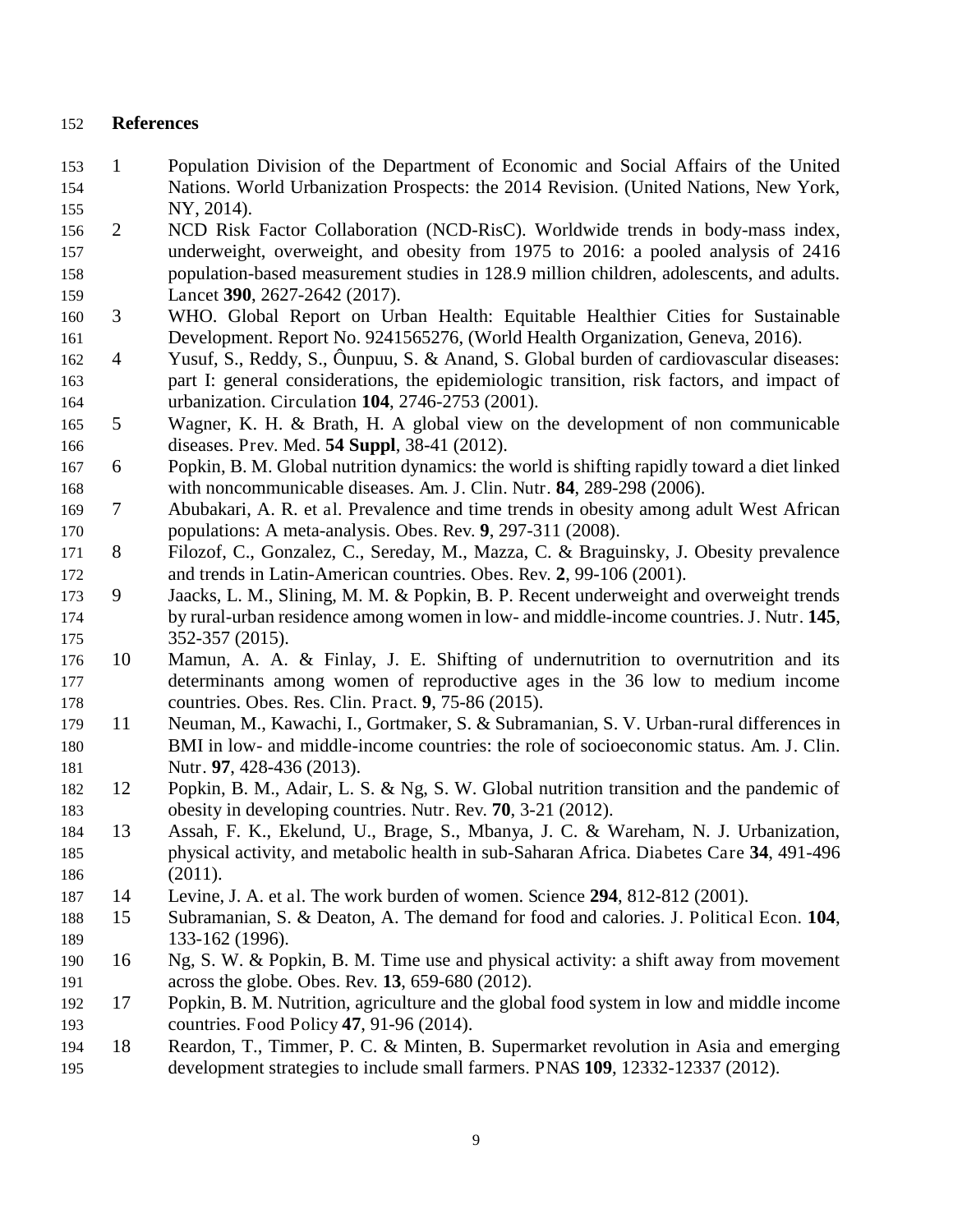- 19 Mahajan, V. How Unilever reaches rural consumers in emerging markets. Harv. Bus. Rev. (2016).
- 20 Jacobs, A. & Richtel, M. How big business got Brazil hooked on junk food. The New York 199 Times (2017).
- 21 Reardon, T., Timmer, C., Barrett, C. & Berdegué, J. The rise of supermarkets in Africa, Asia and Latin America. Am. J. Agric. Econ. **85**, 1140-1146 (2003).
- 22 Ng, S. W., Norton, E. C. & Popkin, B. M. Why have physical activity levels declined among Chinese adults? Findings from the 1991-2006 China Health and Nutrition Surveys. Soc. Sci. Med. **68**, 1305-14 (2009).
- 23 Monda, K. L., Adair, L. S., Zhai, F. & Popkin, B. M. Longitudinal relationships between occupational and domestic physical activity patterns and body weight in China. Eur. J. Clin. Nutr. **62**, 1318-25 (2008).
- 24 Fay, M. & Opal, C. Urbanization without Growth : A Not-So-Uncommon Phenomenon. Policy Research Working Paper No. 241. (World Bank, Washington, DC, 2000).
- 25 FAO. Street Food in Urban Ghana. (Food and Agriculture Organization of the United Nations, Accra, 2016).
- 26 Chilanga, E., Riley, L., Ngwira, J., Chalinda, C. & Masitala, L. Food Insecurity in Informal Settlements in Lilongwe, Malawi. (African Food Security Network, Cape Town, 2017).
- 27 Tschirley, D., Reardon, T., Dolislager, M. & Snyder, J. The rise of a middle class in east and southern Africa: implications for food system transformation. J. Int. Dev. **27**, 628-646 (2015).
- 28 Holdsworth, M., Gartner, A., Landais, E., Maire, B. & Delpeuch, F. Perceptions of healthy and desirable body size in urban Senegalese women. Int. J. Obes. **28**, 1561-1568 (2004).
- 29 Ettarh, R., Van de Vijver, S., Oti, S. & Kyobutungi, C. Overweight, obesity, and perception of body image among slum residents in Nairobi, Kenya, 2008–2009. Prev. Chronic Dis. **10**, e212 (2013) DOI: https://doi.org/10.5888/pcd10.130198.
- 30 Liese, A. D., Weis, K. E., Pluto, D., Smith, E. & Lawson, A. Food store types, availability, and cost of foods in a rural environment. J. Am. Diet Assoc. **107**, 1916-1923 (2007).
- 31 Lenardson, J. D., Hansen, A. Y. & Hartley, D. Rural and remote food environments and obesity. Curr. Obes. Rep. **4**, 46-53 (2015).
- 32 Ihara, M. et al. A cross-sectional study of the association between city scale and daily steps in Japan: data from the National Health and Nutrition Survey Japan (NHNS-J) 2006-2010. Japanese J. Public Health **63**, 549-559 (2016).
- 33 Scheiner, J. A century of motorisation in urban and rural contexts: paths of motorisation in German cities. Erdkunde, 313-328 (2012).
- 34 Seguin, R., Connor, L., Nelson, M., LaCroix, A. & Eldridge, G. Understanding barriers and facilitators to healthy eating and active living in rural communities. J. Nutr. Metab. **2014**, 1-8 (2014).
- 35 Paciorek, C. J., Stevens, G. A., Finucane, M. M. & Ezzati, M. Children's height and weight in rural and urban populations in low-income and middle-income countries: a systematic analysis of population-representative data. Lancet Glob. Health **1**, e300-e309 (2013) DOI: https://doi.org/10.1016/S2214-109X(13)70109-8.
- 36 Krumdiek, C. L. The rural-to-urban malnutrition gradient: a key factor in the pathogenesis of urban slums. JAMA **215**, 1652-1654 (1971).
-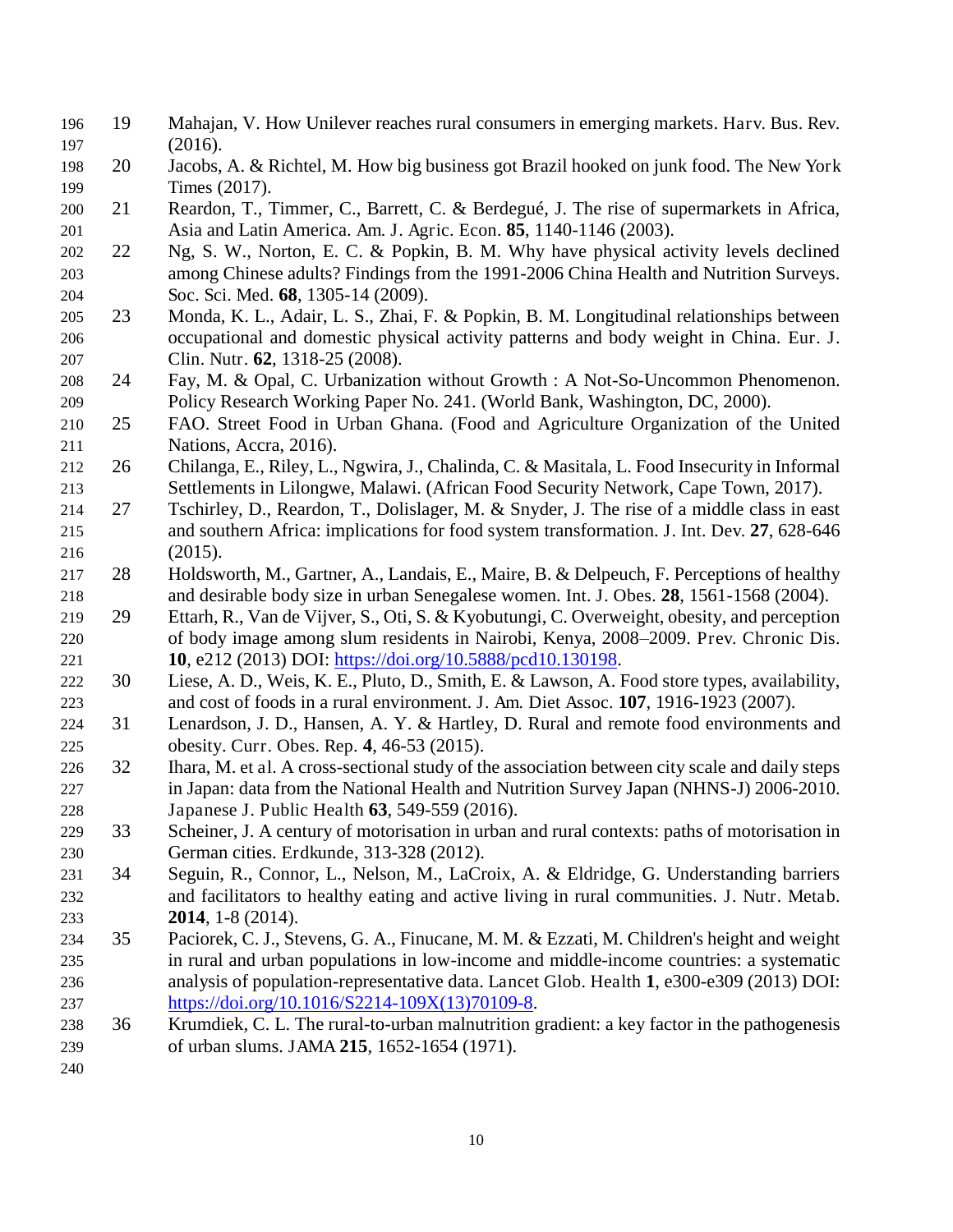#### **Methods**

 Our aim was to estimate trends in mean BMI from 1985 to 2017 by rural and urban place of residence for 200 countries and territories (Supplementary Table 2). To achieve this aim, we pooled cross-sectional population-based data on height and weight in adults aged 18 years and older. Therefore, by design, our results measure total change in BMI in each country's rural and urban populations, which consists of (i) change in the health of individuals due to change in their economic status and environment, and (ii) change in the composition of individuals that make up the population (and their economic status and environment). Change in population composition occurs naturally due to fertility and mortality, as well as due to migration. Therefore, our results should not be interpreted as solely a change in the BMI of individuals. Both components of change are relevant for policy formulation because policies should address the environment and nutrition of the contemporary population.

 We used mean BMI as the primary outcome, rather than prevalence of overweight or obesity, because the relationship between BMI and disease risk is continuous with each unit lower BMI being associated with a constant proportional reduction in disease risk from a BMI of around 21- 257 23 kg/m<sup>2</sup> which is below the cut-offs used to define overweight and obesity.<sup>37-39</sup> Therefore, the largest health benefits of weight management are achieved by lowering the population distribution of BMI. Mean BMI is the simplest summary statistic of the population distribution. Nonetheless, mean BMI and prevalence of overweight and obesity are closely associated (Extended Data Fig. 5).

#### **Data sources**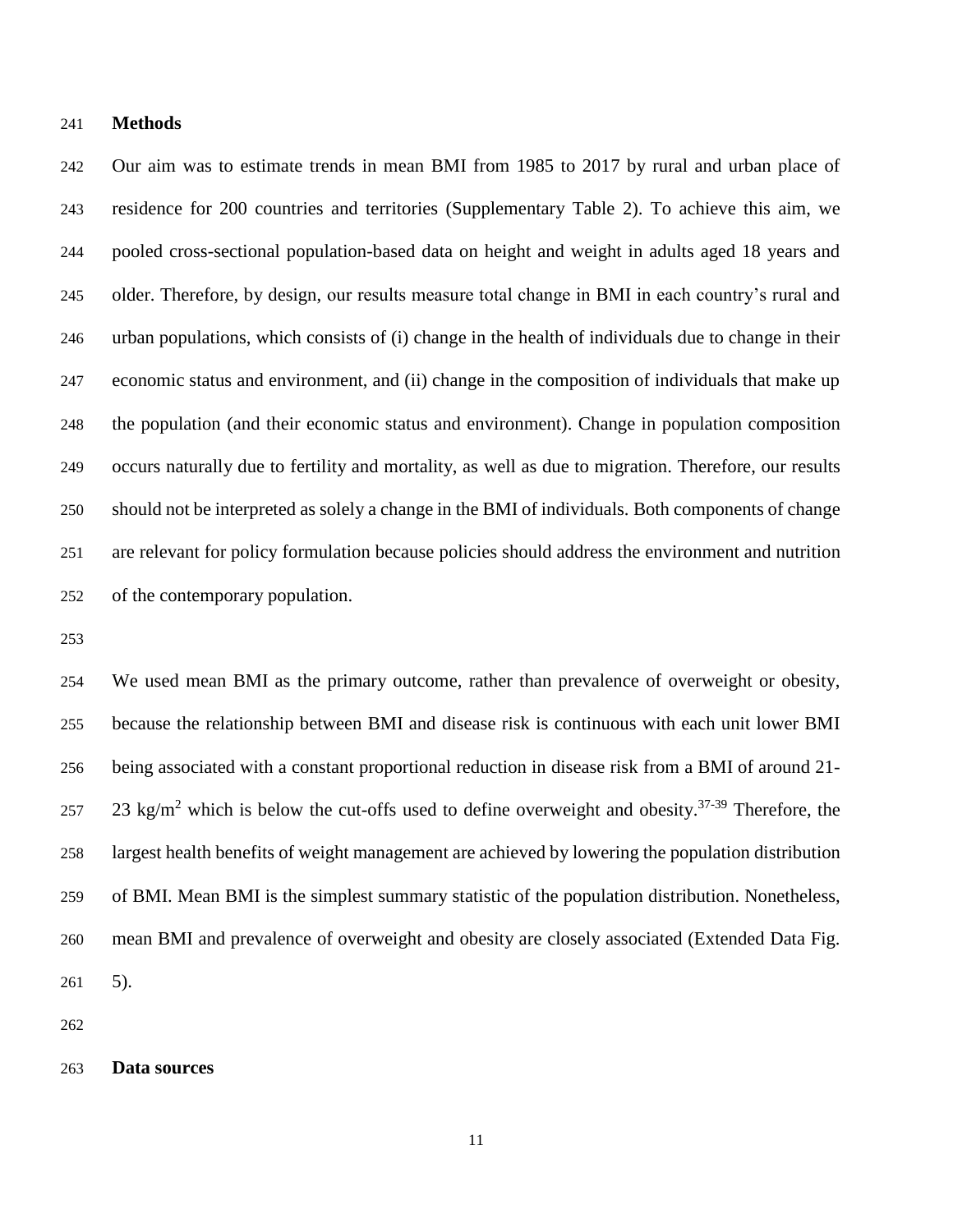We used a database on cardiometabolic risk factors collated by the Non-Communicable Disease Risk Factor Collaboration (NCD-RisC). NCD-RisC is a worldwide network of health researchers and practitioners whose aim is to document systematically the worldwide trends and variations in NCD risk factors. The database was collated through multiple routes for identifying and accessing data. We accessed publicly available population-based measurement surveys (e.g., Demographic and Health Surveys (DHS), Global School-based Student Health Surveys (GSHS), the European Health Interview and Health Examination Surveys (EHIS and EHES) and those available via the Inter-university Consortium for Political and Social Research (ICPSR). We requested, via the World Health Organization (WHO) and its regional and country offices, help with identification and access to population-based surveys from ministries of health and other national health and statistical agencies. Requests were also sent via the World Heart Federation to its national partners. We made similar requests to the co-authors of an earlier pooled analysis of cardiometabolic risk 276 factors,<sup>40-43</sup> and invited them to reanalyse data from their studies and join NCD-RisC. Finally, to identify major sources not accessed through the above routes, we searched and reviewed published 278 studies as detailed previously,<sup>44</sup> and invited all eligible studies to join NCD-RisC.

 Anonymised individual record data from sources included in NCD-RisC were reanalysed by the Pooled Analysis and Writing Group or by data holders according to a common protocol. Within each survey, we included participants aged 18 years and older who were not pregnant. We dropped 283 participants with implausible BMI levels (defined as BMI <10 kg/m<sup>2</sup> or BMI >80 kg/m<sup>2</sup>) or with implausible height or weight values (defined as height <100 cm, height >250 cm, weight <12 kg or weight >300 kg) (<0.2% of all subjects). We also dropped participants whose urban-rural status was unknown in surveys that had recorded place of residence (0.05% of all participants). We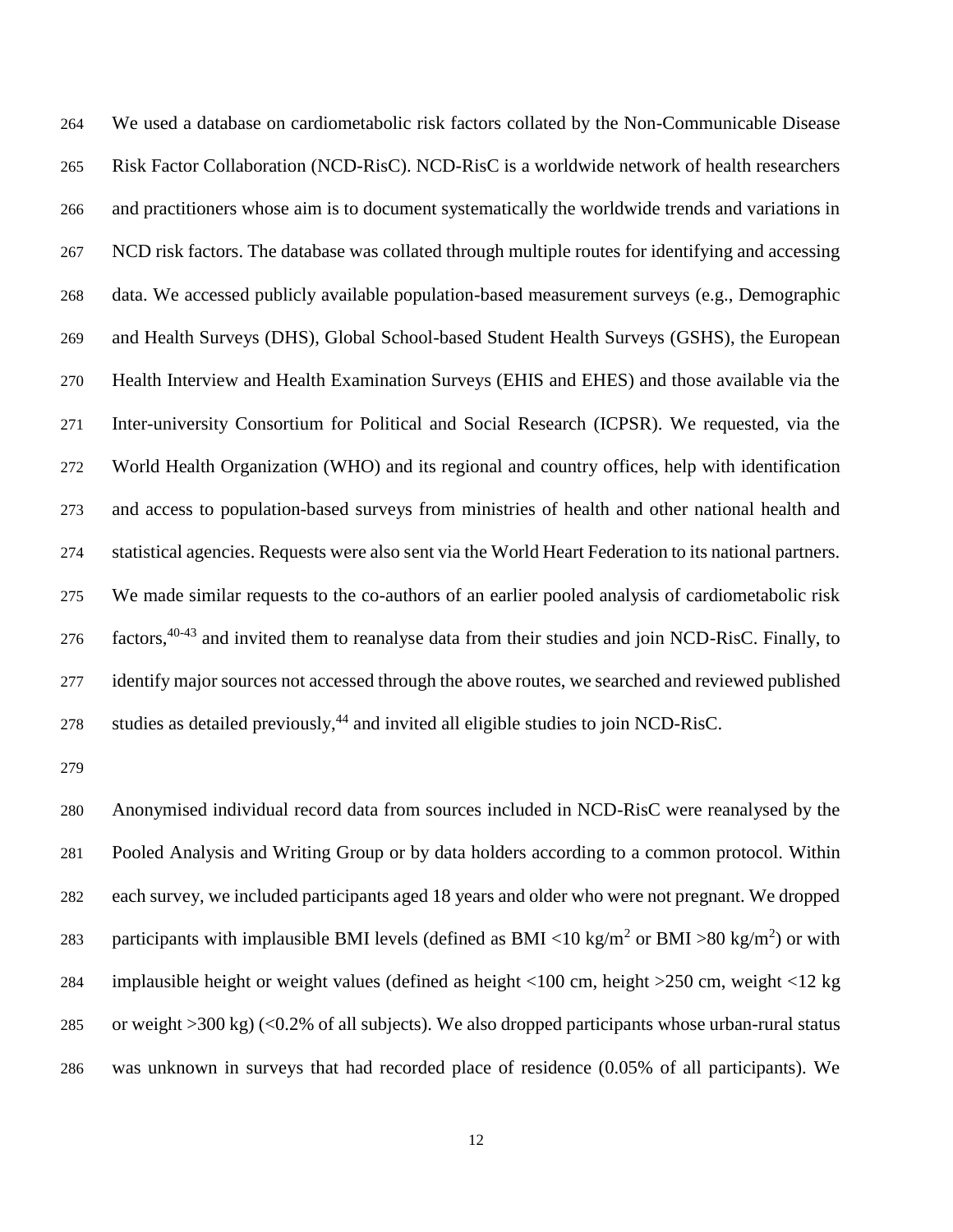calculated mean BMI and the associated standard error by sex, age group (18 years, 19 years, 10- year age groups from 20-29 years to 70-79 years and 80+ years) and place of residence (rural and urban). All analyses incorporated appropriate sample weights and complex survey design, when applicable, in calculating summary statistics. Countries typically use the rural and urban classification of communities by their statistical offices at any given time both for survey design and for reporting of population to the United Nations Population Division. The classification can change, for example as previously-rural areas grow and industrialise and hence become, and are (re)designated as, de novo cities. To the extent that the re-classifications keep up with changes in the real status of each community, survey and population data reflect the status of each community at the time of measurement. For surveys without information on place or residence, we calculated age- and sex-stratified summary statistics for the entire sample, which represented the population-weighted sum of rural and urban means.

 To ensure summaries were prepared according to the study protocol, the Pooled Analysis and Writing Group provided computer code to NCD-RisC members who requested assistance. All submitted data were checked by at least two independent members of the Pooled Analysis and Writing Group. Questions and clarifications were discussed with NCD-RisC members and resolved before data were incorporated in the database.

 Finally, we incorporated all nationally representative data from sources that were identified but not accessed via the above routes, by extracting summary statistics from published reports. Data were also extracted for nine STEPS surveys, one Countrywide Integrated Non-communicable Diseases Intervention (CINDI) survey, and five sites of the WHO Multinational MONItoring of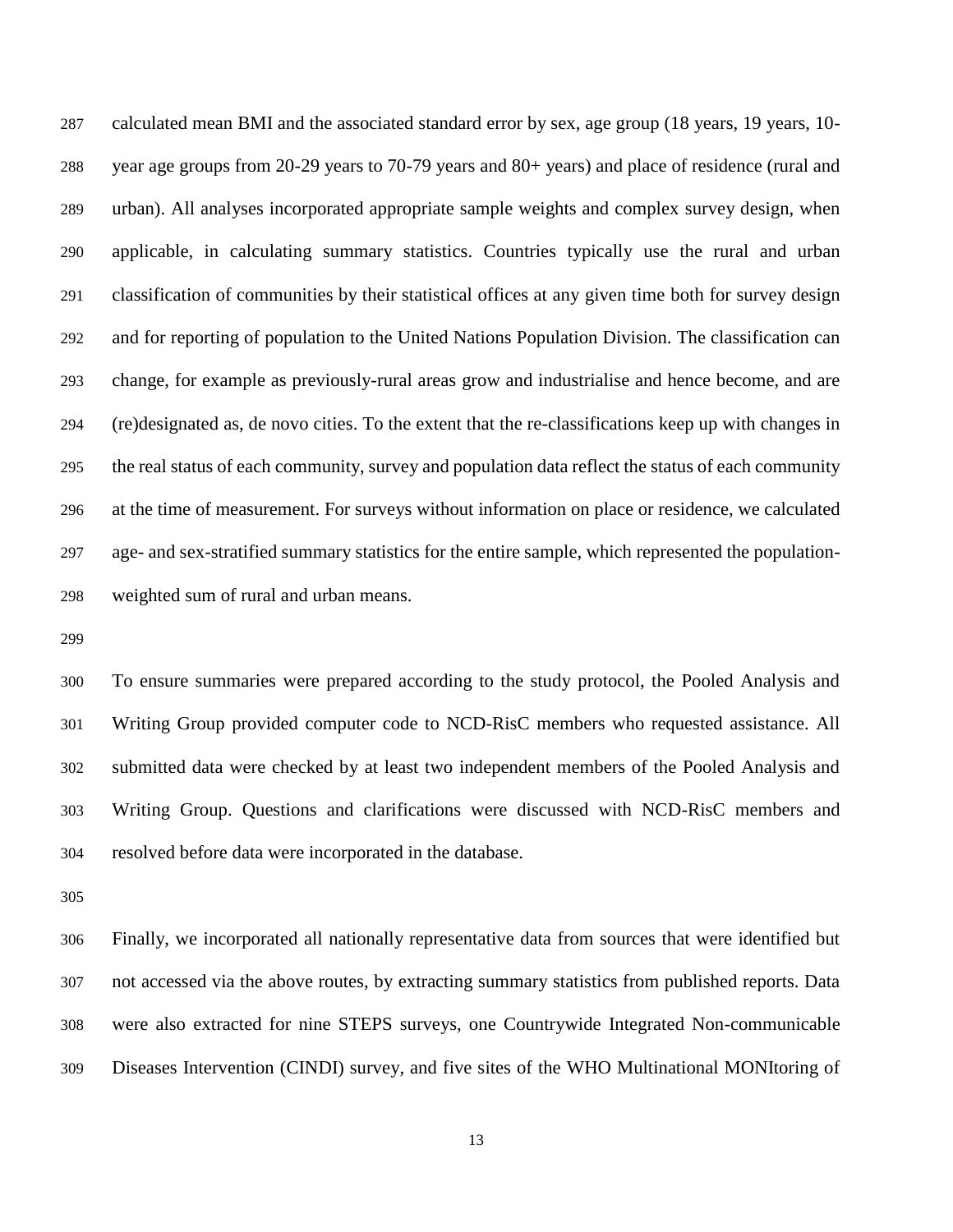trends and determinants in CArdiovascular disease (MONICA) project that were not deposited in the MONICA Data Centre. Data were extracted from published reports only when reported by sex and in age groups no wider than 20 years. We also used data from a previous global-data pooling study<sup>43</sup> when such data had not been accessed through the routes described.

 All NCD-RisC members are asked periodically to review the list of sources from their country, to suggest additional sources not in the database, and to verify that the included data meet the inclusion criteria listed below and are not duplicates. The NCD-RisC database is continuously updated through this contact with NCD-RisC members and all the above routes. For this paper, we used data from the NCD-RisC database for years 1985 to 2017 and ages 18 years and above. A list of the data sources we used in this analysis and their characteristics is provided in Supplementary Table 1.

#### **Data inclusion and exclusion**

Data sources were included in NCD-RisC database if:

 measured data on height, weight, waist circumference, or hip circumference were available;

327 • study participants were five years of age and older;

328 • data were collected using a probabilistic sampling method with a defined sampling frame;

- **data were from population samples at the national, sub-national (i.e., covering one or more**  sub-national regions, more than three urban communities or more than five rural communities), or community level;
- **data were from the countries and territories listed in Supplementary Table 2.**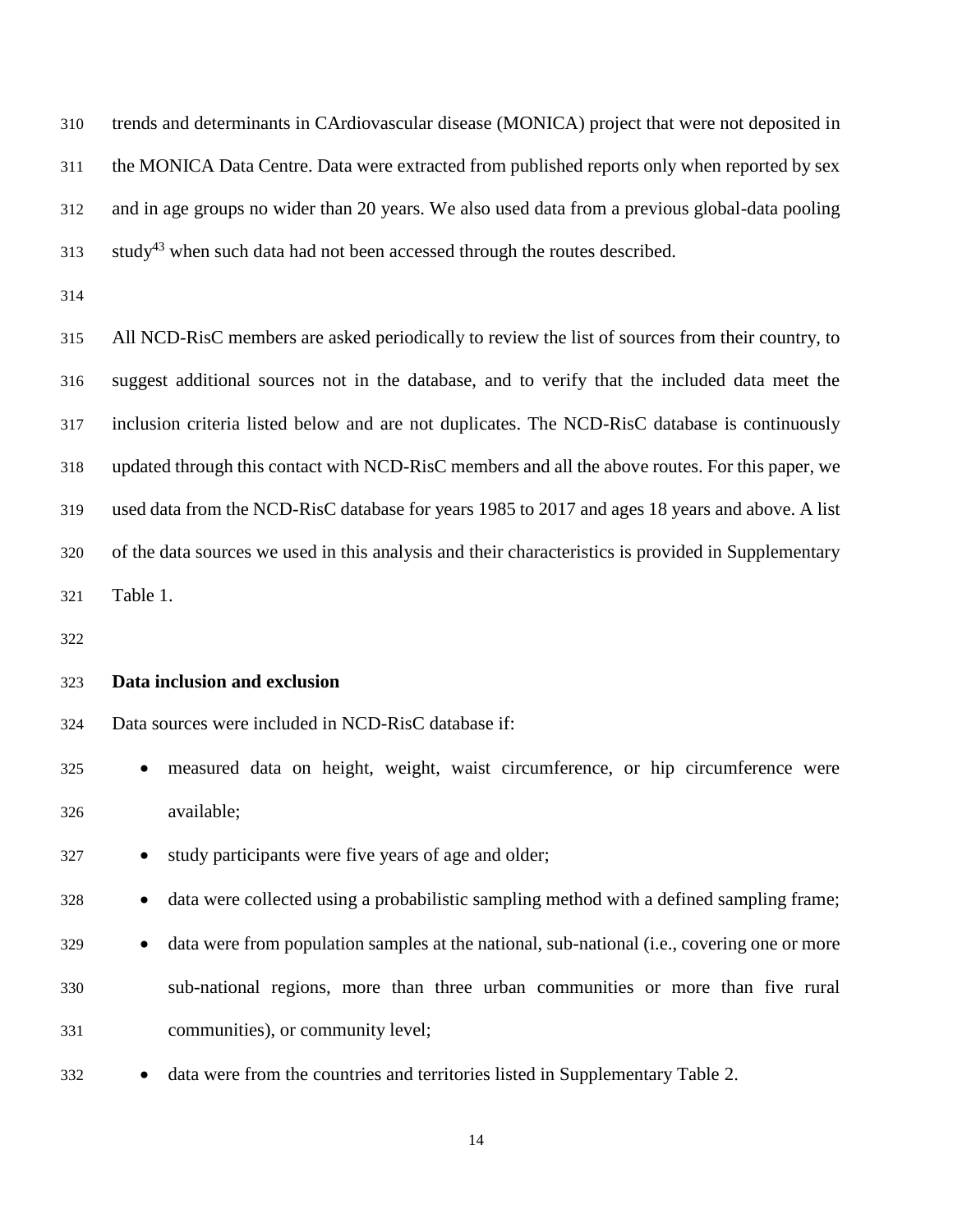| 334 | We excluded all data sources that were solely based on self-reported weight and height without a               |
|-----|----------------------------------------------------------------------------------------------------------------|
| 335 | measurement component because these data are subject to biases that vary by geography, time,                   |
| 336 | age, sex and socioeconomic characteristics. <sup>45-47</sup> Due to these variations, approaches to correcting |
| 337 | self-reported data leave residual bias. We also excluded data sources on population subgroups                  |
| 338 | whose anthropometric status may differ systematically from the general population, including:                  |
| 339 | studies that had included or excluded people based on their health status or cardiovascular<br>$\bullet$       |
| 340 | risk;                                                                                                          |
| 341 | studies whose participants were only ethnic minorities;<br>$\bullet$                                           |
| 342 | specific educational, occupational, or socioeconomic subgroups, with the exception noted<br>$\bullet$          |
| 343 | below;                                                                                                         |
| 344 | those recruited through health facilities, with the exception noted below; and                                 |
| 345 | women aged 15-19 years in surveys which sampled only ever-married women or measured<br>$\bullet$               |
| 346 | height and weight only among mothers.                                                                          |
| 347 |                                                                                                                |
| 348 | We used school-based data in countries, and in age-sex groups, with school enrolment of 70% or                 |
| 349 | higher. We used data whose sampling frame was health insurance schemes in countries where at                   |
| 350 | least 80% of the population were insured. Finally, we used data collected through general practice             |
| 351 | and primary care systems in high-income and central European countries with universal insurance,               |
| 352 | because contact with the primary care systems tends to be as good as or better than response rates             |
| 353 | for population-based surveys.                                                                                  |
| 354 |                                                                                                                |

# **Conversion of BMI prevalence metrics to mean BMI**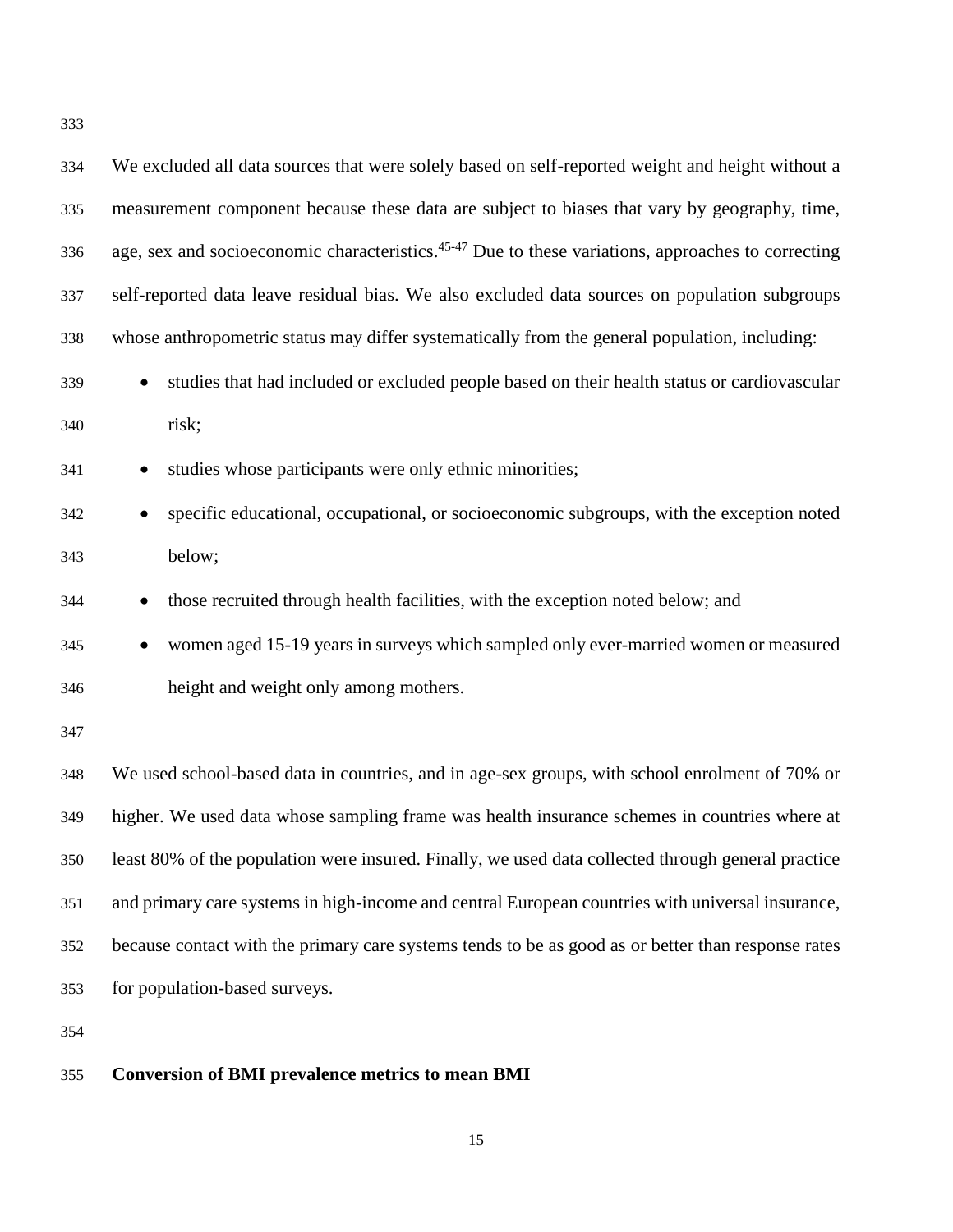In 2% of our data points, mostly extracted from published reports or from the a previous pooling analysis,<sup>43</sup> mean BMI was not reported, but data were available for the prevalence of one or more 358 BMI categories, e.g., BMI  $\geq$ 30 kg/m<sup>2</sup>. In order to use these data, we used previously-validated conversion regressions<sup>2</sup> to estimate the missing primary outcome from the available BMI prevalence metric(s). All sources of uncertainty in the conversion – including the sampling uncertainty of the original data, the uncertainty of the regression coefficients and random effects, and the regression residuals – were carried forward by using repeated draws from their joint posterior distribution, accounting for the correlations among the uncertainties of regression coefficients and random effects.

#### **Statistical analysis of BMI trends by rural and urban place of residence**

 We used a Bayesian hierarchical model to estimate mean BMI by country, year, sex, age and place of residence. The statistical model is described in detail in a statistical paper and related substantive 369 papers,<sup>2,35,40-44,48-51</sup> and in Supplementary Information. In summary, we organised countries into 21 regions (Supplementary Table 2), mostly based on geography and national income. The exception was high-income English-speaking countries (Australia, Canada, Ireland, New Zealand, the UK, and the USA), grouped together in one region because BMI and other cardiometabolic risk factors have similar trends in these countries, which can be distinct from other countries in 374 their geographical regions.<sup>2,49,50,52</sup> Regions were in turn organised into nine super-regions.

 The model had a hierarchical structure in which estimates for each country and year were informed by its own data, if available, and by data from other years in the same country and from other countries, especially those in the same region with data for similar time periods. The extent to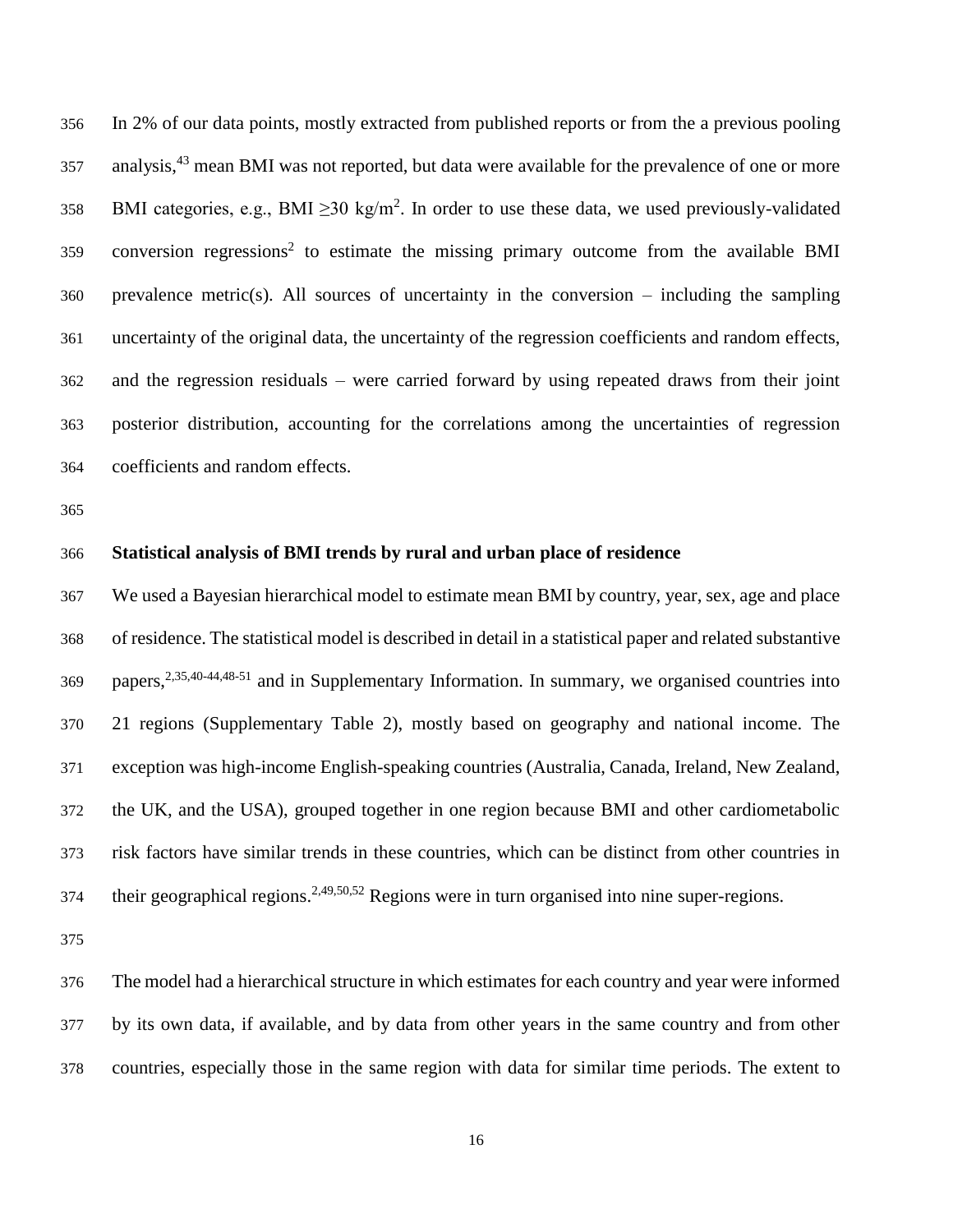which estimates for each country-year were influenced by data from other years and other countries depended on whether the country had data, the sample size of the data, whether they were national, and the within-country and within-region variability of the available data. The model incorporated non-linear time trends comprising linear terms and a second-order random walk, all modelled hierarchically. The age association of BMI was modelled using a cubic spline to allow non-linear age patterns, which could vary across countries. The model accounted for the possibility that BMI in sub-national and community samples might differ systematically from nationally representative ones and have larger variation than in national studies. These features were implemented by including data-driven fixed-effect and random-effect terms for sub-national and community data. The fixed effects adjusted for systematic differences between sub-national or community studies and national studies. The random effects allowed national data to have larger influence on the estimates than sub-national or community data with similar sample sizes. All analyses were done separately by sex because geographical and temporal patterns of BMI differ between men and women.<sup>2</sup> 

 Here, we extended the model to make estimates for rural and urban populations following the 395 approach of Paciorek et al.<sup>35,51</sup> This model includes a parameter representing the urban-rural BMI difference, which is empirically estimated and allowed to vary by country and year. The model uses all the data – those stratified by rural and urban place of residence as well as those reported for the entire population. If data for a country-year were not stratified by place of residence, the estimated BMI difference was informed by stratified data from other years and countries, especially those in the same region with data from similar time periods.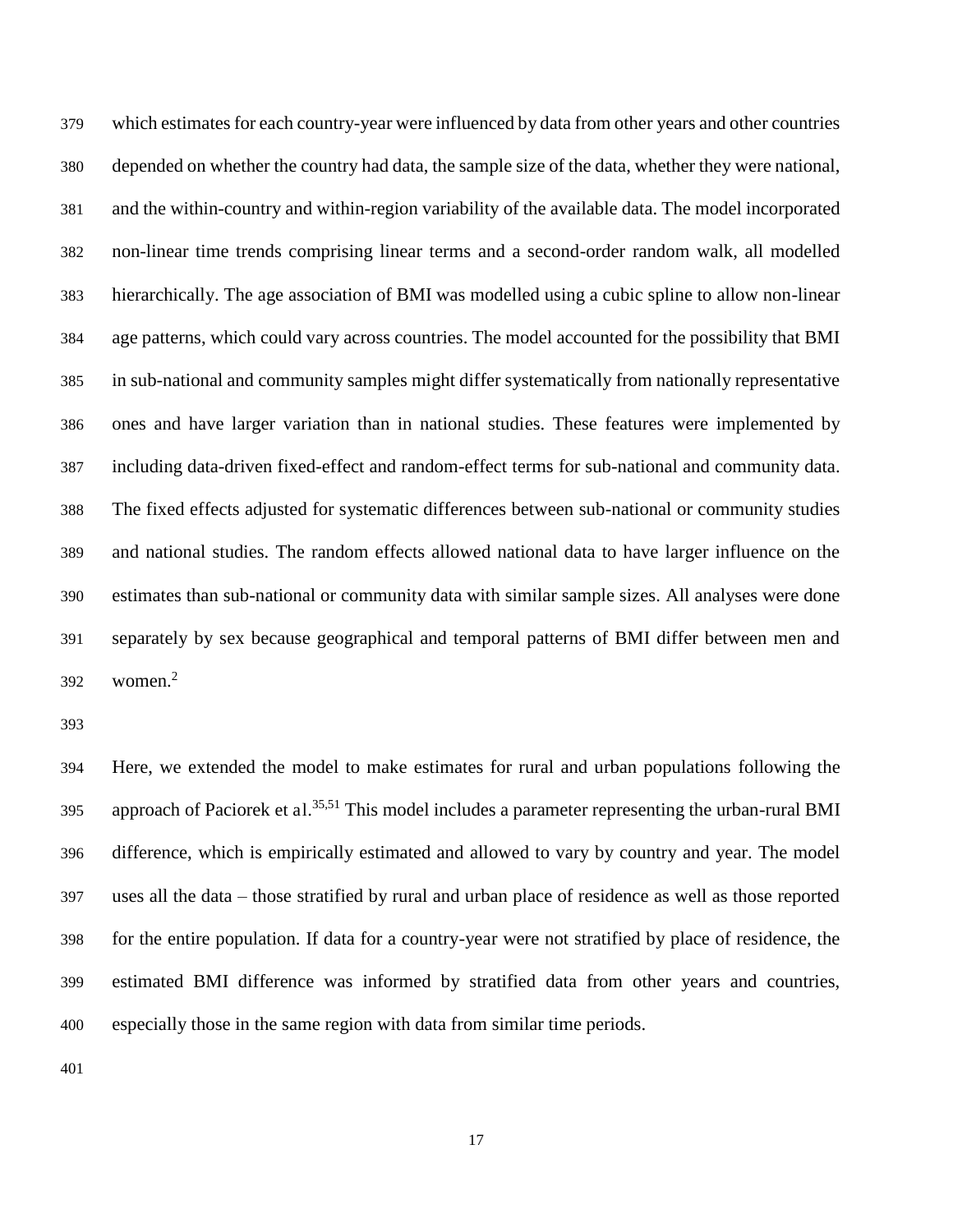We fitted the statistical model with the Markov chain Monte Carlo (MCMC) algorithm and obtained 5,000 post-burn in samples (or draws) from the posterior distribution of model parameters, which were in turn used to obtain the posterior distributions of our primary outcomes – mean urban BMI, mean rural BMI and mean urban-rural BMI difference. Posterior estimates were made in 1-year age groups for ages 18 and 19 and 5-year age groups for those aged 20 years and older. We generated age-standardised estimates by taking weighted means of age-specific estimates, using age weights from the WHO standard population. Regional and global rural and urban mean BMI estimates were calculated as population-weighted averages of rural and urban mean for the constituent country estimates by age-group and sex. National mean BMI was calculated as population-weighted averages of the rural and urban means.

The reported credible intervals represent the  $2.5<sup>th</sup>$  and the 97.5<sup>th</sup> percentiles of the posterior distributions. We also report the posterior probability that the estimated urban-rural BMI difference is a true difference in the same direction as the point estimate. We also report the posterior probability that the estimated change in the rural-urban BMI difference over time represents a true increase or decrease.

#### **Validation of statistical model**

 We calculated the difference between the posterior estimates from the model and data from national studies. Median errors were very close to zero (0.03 kg/m<sup>2</sup> for women and -0.02 kg/m<sup>2</sup> 422 men) and median absolute errors were  $0.32 \text{ kg/m}^2$  for women and  $0.26 \text{ kg/m}^2$  for men, indicating that the estimates were unbiased and had small deviations relative to national studies. The differences were indistinguishable from zero at 5% statistical significance level.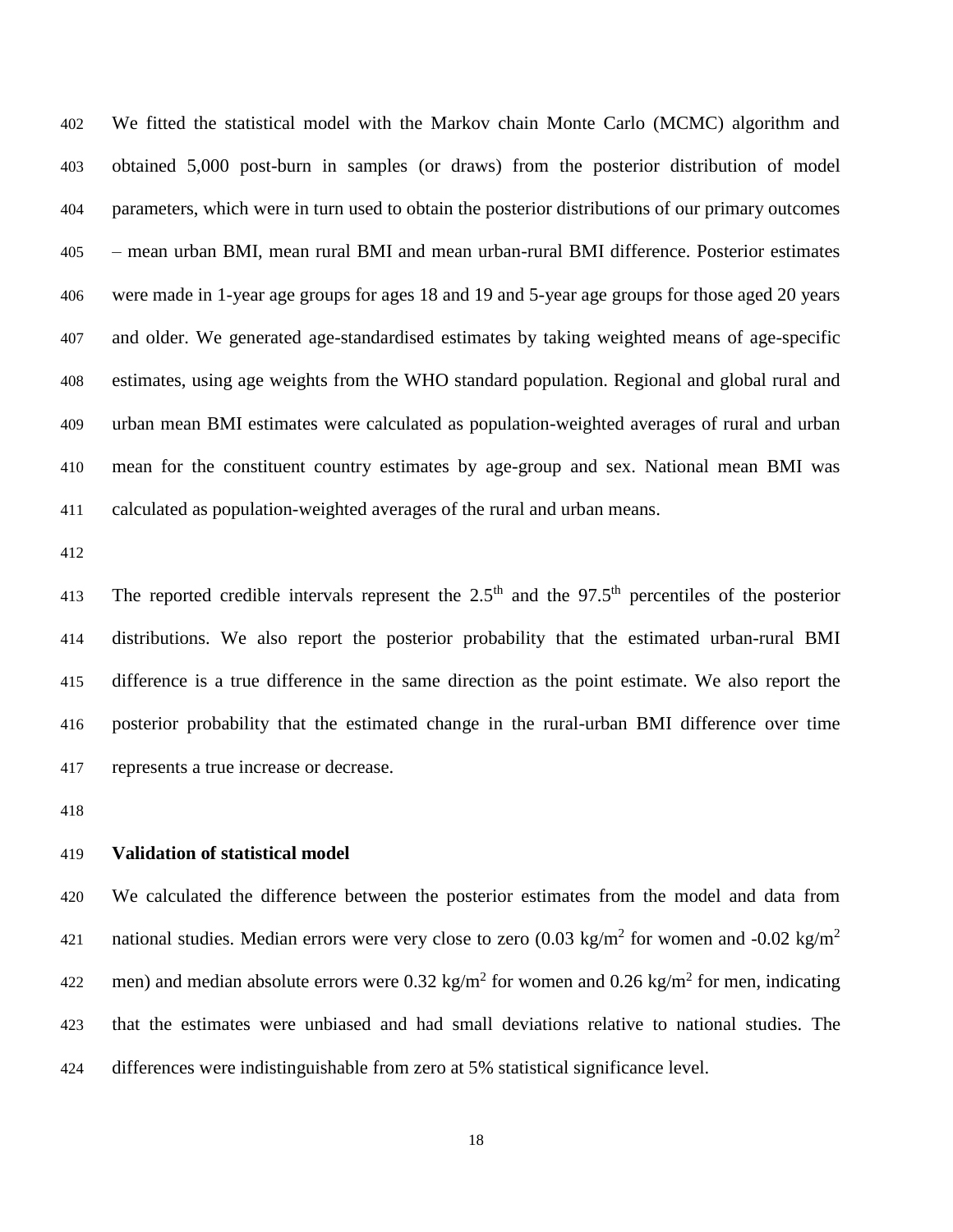| 426 | We also tested how well our statistical model predicts missing data, known as external predictive        |
|-----|----------------------------------------------------------------------------------------------------------|
| 427 | validity, in two different tests. In Test 1, we held out all data from 10% of countries with data (i.e., |
| 428 | created the appearance of countries with no data where we actually had data). The countries whose        |
| 429 | data were withheld were randomly selected from the following three groups: data-rich (8 or more          |
| 430 | data sources for women, and 7 or more data sources for men), data-poor (1-3 data sources for             |
| 431 | women, and 1-2 for men), and average data availability (4-7 data sources for women, and 3-6 for          |
| 432 | men). All data-rich countries had at least one data source after 2000 and at least one source with       |
| 433 | data stratified on rural and urban place of residence. We fitted the model to the data from the          |
| 434 | remaining 90% of countries and made estimates of the held-out observations. In Test 2, we                |
| 435 | assessed other patterns of missing data by holding out 10% of our data sources, again from a mix         |
| 436 | of data-rich, data-poor, and average-data countries, as defined above. For a given country, we           |
| 437 | either held out a random one third of the country's data or all of the country's 2000-2017 data to       |
| 438 | determine, respectively, how well we filled in the gaps for countries with intermittent data and         |
| 439 | how well we estimated in countries without recent data. We fitted the model to the remaining 90%         |
| 440 | of the dataset and made estimates of the held-out observations. We repeated each test five times,        |
| 441 | holding out a different subset of data in each repetition. In both tests, we calculated the differences  |
| 442 | between the held-out data and the estimates. We also calculated the 95% credible intervals of the        |
| 443 | estimates; in a model with good external predictive validity, 95% of held-out values would be            |
| 444 | included in the 95% credible intervals.                                                                  |

 Our statistical model also performed very well in the external validation tests, i.e. in estimating mean BMI when data were missing. The estimates of mean BMI were unbiased, as evidenced with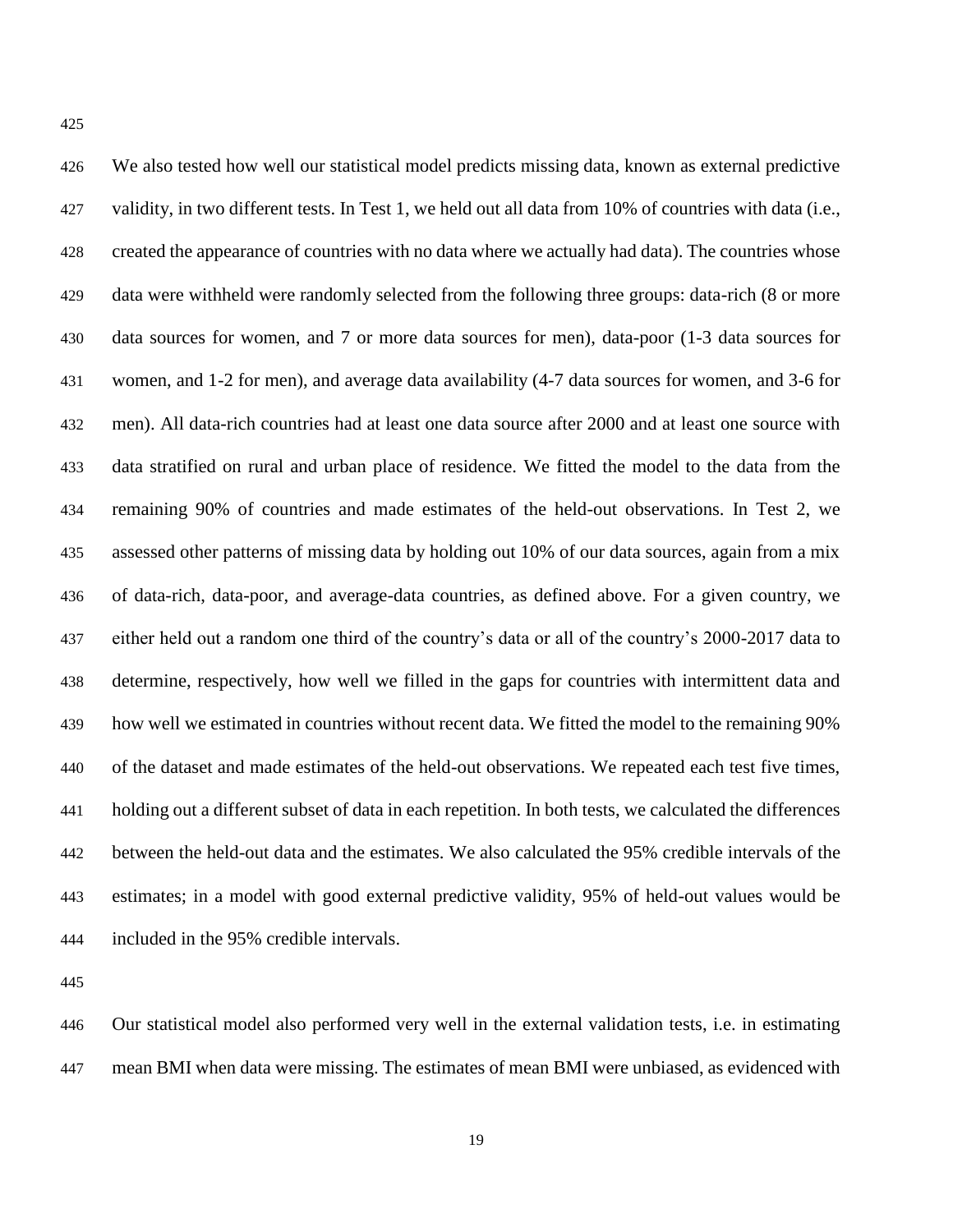448 median errors that were zero or close to zero globally  $(0.03 \text{ and } -0.03 \text{ kg/m}^2)$  for women and  $-0.15$ 449 and 0.00 kg/m<sup>2</sup> for men in the Tests 1 and 2, respectively), and less than  $\pm 0.20$  kg/m<sup>2</sup> in every subset of withheld data except 1985-1999 data in Test 1 for men where median error was -0.24 451 kg/m<sup>2</sup> (Extended Data Table 2). Most of the median errors were indistinguishable from zero at 5% statistical significance level. The 95% credible intervals of estimated mean BMI covered 94-98% of true data globally; coverage was >93% in all but one subset of withheld data. Median absolute 454 errors ranged from 0.52 to 1.09 kg/m<sup>2</sup> globally, and were at most 1.29 kg/m<sup>2</sup> in all subsets of withheld data. Median absolute errors were smaller in Test 2, where a subset of data sources from some countries are withheld, than in Test 1, where all data from some countries are withheld. Given that we had data for 190 out of 200 countries for women and 183 out of 200 countries for men, Test 2 is a better reflection of data availability in our analysis. For comparison, median absolute differences for mean BMI between pairs of nationally representative surveys done in the 460 same country and in the same year was  $0.46 \text{ kg/m}^2$ , indicating that our estimates perform almost as well as running two parallel surveys in the same country and year.

# **Contributions of urbanisation and rural and urban BMI change to changes in population mean BMI**

 We calculated the contributions of the following components to change in population mean BMI from 1985 to 2017: the contribution of change in BMI in rural areas, the contribution of change in BMI in urban areas, and the contribution of urbanisation (i.e. increase in the proportion of people living in urban areas). The first two parts were calculated by fixing the proportion of people living in rural and urban areas to 1985 levels and allowing BMI to change as it did in the respective population. The contribution of urbanisation was calculated by fixing BMI in rural and urban areas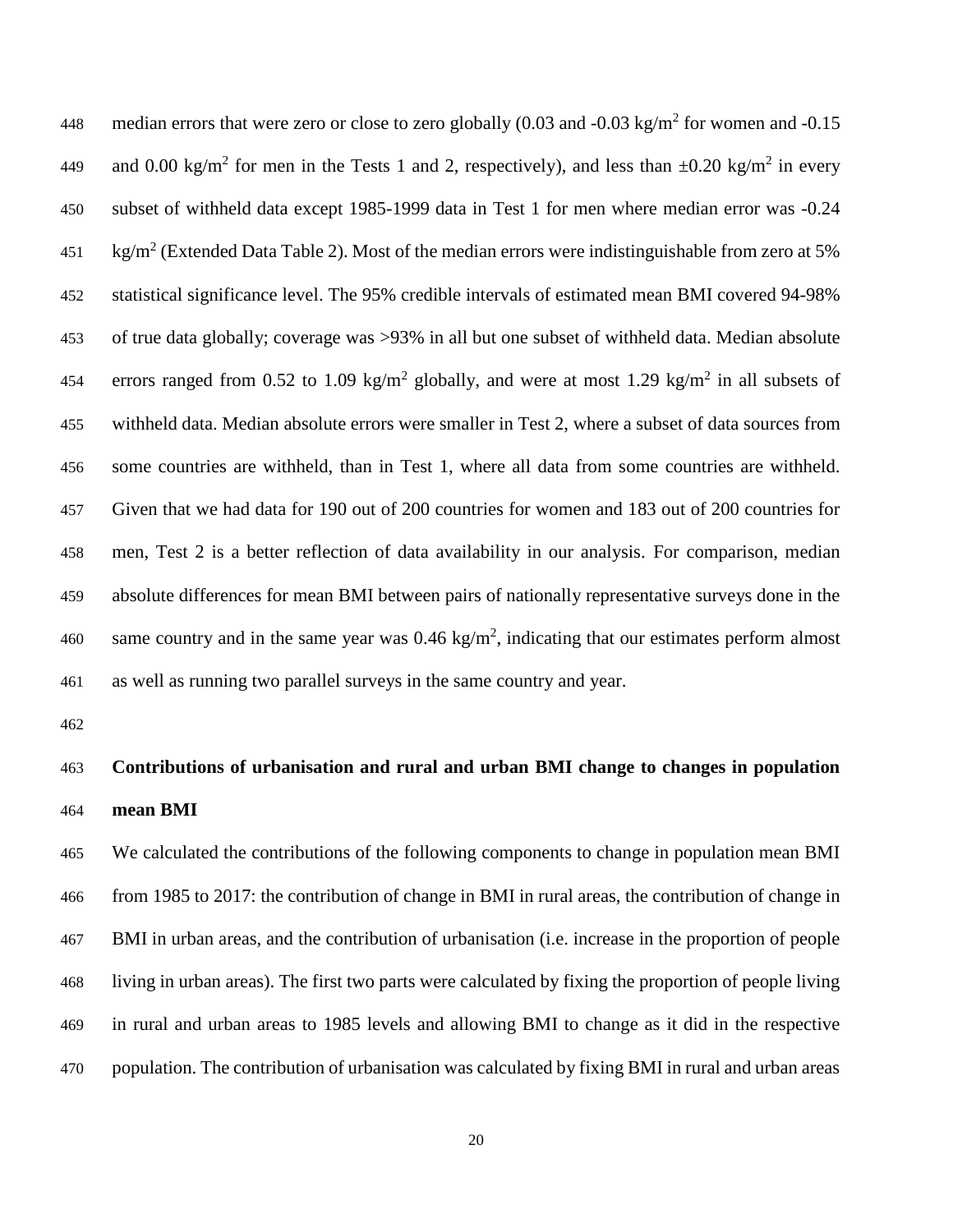to 2017 levels and allowing the proportion of people living in cities to change as it did. Percentage contributions were calculated using posterior draws, with reported credible intervals representing 473 the  $2.5<sup>th</sup>$  and the 97.5<sup>th</sup> percentiles of their posterior distributions.

475 Change in mean BMI from 1985 to 2017

 $476 =$  contribution of change in rural BMI + contribution of change in urban BMI

 $\frac{477}{+}$  contribution of change in the proportion of the population living in urban areas

 $\frac{478}{5}$  = (Change in BMI<sub>rural</sub>  $\frac{1985-2017}{2}$ ) (percent living in rural areas<sub>1985</sub>)

 $479 + (Change in BMI<sub>urban 1985-2017</sub>)(percent living in urban areas<sub>1985</sub>)$ 

 $+$  (Change in percent living in urban areas<sub>1985-2017</sub>)(BMI<sub>urban 2017</sub> – BMI<sub>rural 2017</sub>)

#### **Strengths and limitations**

 Urbanisation is regarded as one of the most important contributors to global obesity epidemic, but this perspective is based on limited data. We have presented the first comparable estimates of mean BMI for rural and urban populations worldwide over three decades using, to our knowledge, the largest and most comprehensive global database of human anthropometry with information on urban or rural place of residence. We used population-based measurement data from almost all countries, with information on participants' urban or rural place of residence for the majority of data sources. We maintained a high level of data quality through repeated checks of study characteristics against our inclusion and exclusion criteria, which were verified by NCD-RisC members, and did not use any self-reported data to avoid bias in height and weight. Data were analysed according to a common protocol to obtain mean BMI by age, sex and place of residence. We used a statistical model that used all available data, while giving more weight to national data than sub-national and community studies and took into account the epidemiological features of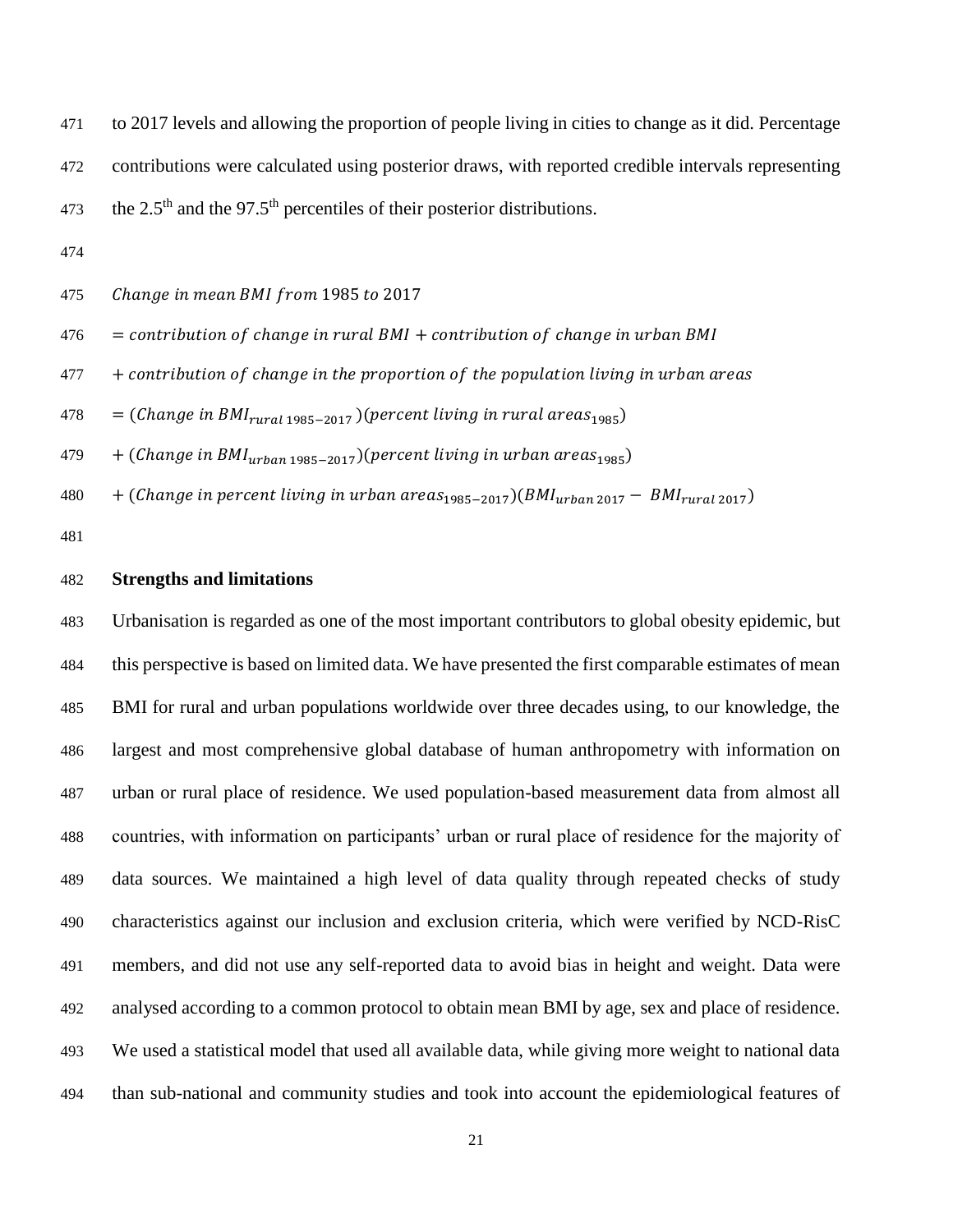BMI by using non-linear time trends and age associations. The model used information on the urban-rural difference in BMI where available and estimated this difference hierarchically and temporally in the absence of stratified data.

 Despite our large-scale data collation effort, some countries and regions had fewer data, particularly the Caribbean and Polynesia and Micronesia. There were also fewer data sources before 2000. This temporal and geographical sparsity of data led to wider uncertainty intervals for these countries, regions and years. Although health surveys commonly use the rural and urban classification of national statistical offices, cities and rural areas in different countries vary in their demographic characteristics (e.g., population size or density), economic activity, administrative structures, infrastructure, and environment. These differences appropriately exist because countries themselves differ in terms of their demography, geography and economy. For example, a country with a smaller population may use a lower threshold to urban designation than one with a larger population, because its cities are naturally smaller even if they serve the same functions. Official rural and urban classifications are used for resource allocation and planning for nutrition 510 and health,  $53-58$  which makes them the appropriate unit for tracking outcomes. Nonetheless, understanding the causes of change in rural and urban areas can be enriched with use of more complex and multi-dimensional measures of urbanicity involving size, density, economic and 513 commercial activities and infrastructures.<sup>59,60</sup> Finally, urbanisation could arise from a variety of mechanisms: (1) natural increase due to excess births over deaths in cities compared to rural areas, (2) rural to urban migration (often related to opportunities for work and education) and (3) reclassification of previously-rural areas as they grow and industrialise and hence become, and are (re)designated as, de novo cities. The contributions of these mechanisms to urbanisation vary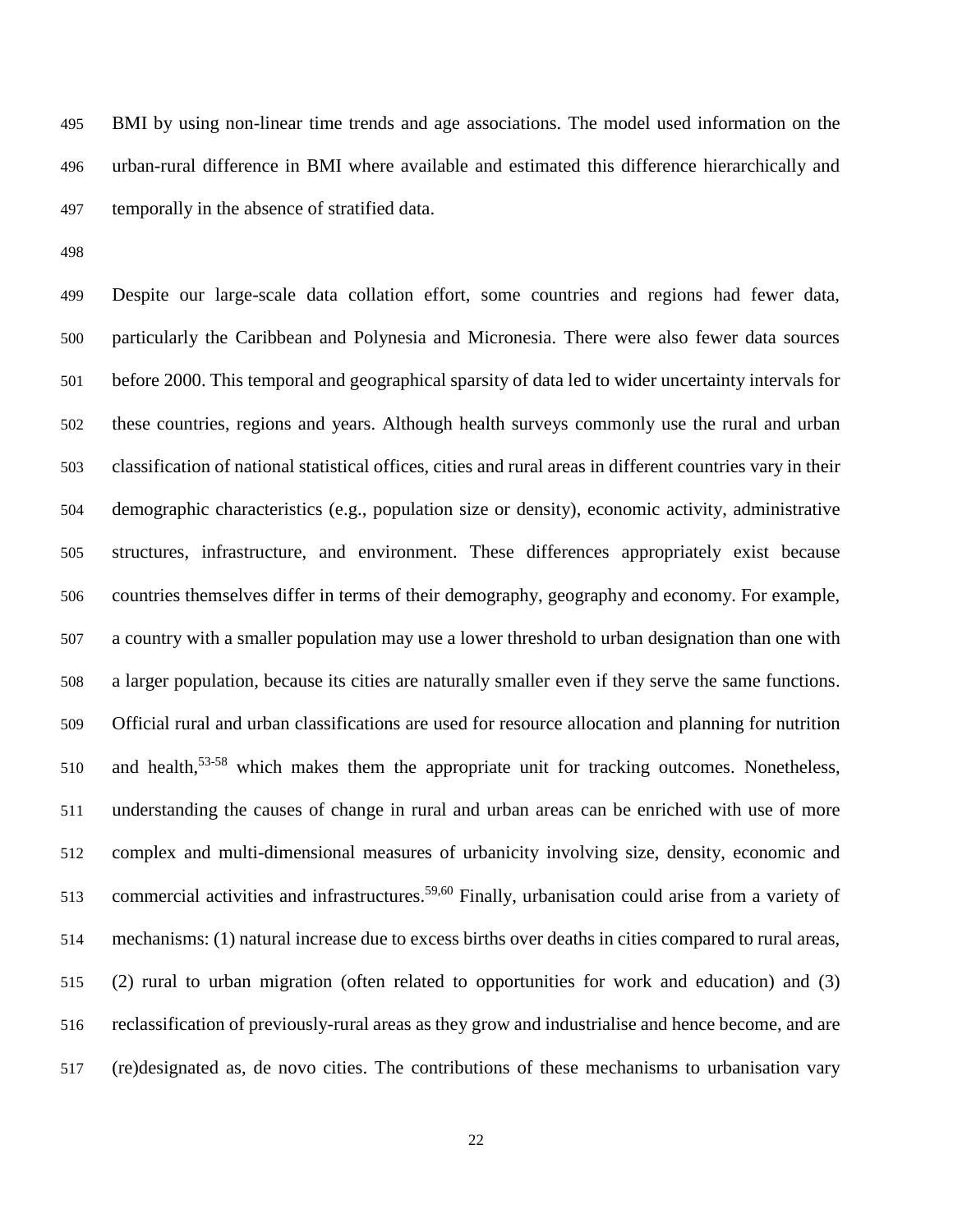across countries. The use of time-varying rural versus urban classification of communities ensures that in any year, the rural and urban strata represent the actual status of each community. However, each of these mechanisms may have different implications for change in nutrition and physical activity, and hence BMI.

#### **Data availability**

 Estimates of mean BMI by country, year, sex and place of residence (urban and rural) will be available from www.ncdrisc.org upon publication of the paper. Input data from publicly available sources can also be downloaded from www.ncdrisc.org upon publication of the paper. For other data sources, contact information for data providers can be obtained from www.ncdrisc.org.

#### **Code availability**

 The computer code for the Bayesian hierarchical model used in this work will be available at www.ncdrisc.org upon publication of the paper.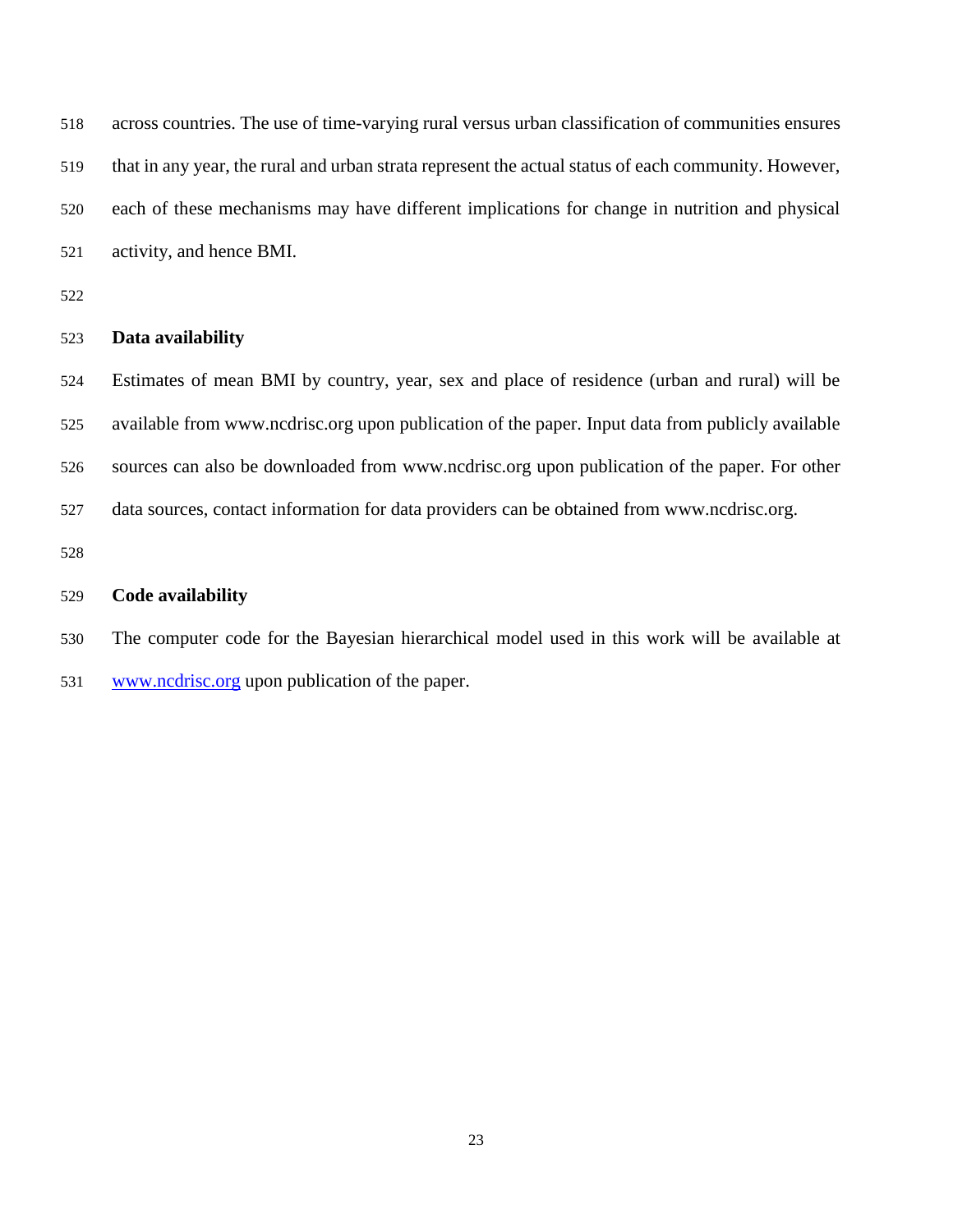## **References**

- 37 Prospective Studies Collaboration. Body-mass index and cause-specific mortality in 900 000 adults: collaborative analyses of 57 prospective studies. Lancet **373**, 1083-1096 (2009).
- 38 The Global BMI Mortality Collaboration. Body-mass index and all-cause mortality: individual-participant-data meta-analysis of 239 prospective studies in four continents. Lancet **388**, 776-786 (2016).
- 39 Singh, G. M. et al. The age-specific quantitative effects of metabolic risk factors on cardiovascular diseases and diabetes: a pooled analysis. PLoS ONE **8**, e65174 (2013) DOI: https://doi.org/10.1371/journal.pone.0065174.
- 40 Danaei, G. et al. National, regional, and global trends in systolic blood pressure since 1980: systematic analysis of health examination surveys and epidemiological studies with 786 country-years and 5·4 million participants. Lancet **377**, 568-577 (2011).
- 41 Danaei, G. et al. National, regional, and global trends in fasting plasma glucose and diabetes prevalence since 1980: systematic analysis of health examination surveys and epidemiological studies with 370 country-years and 2·7 million participants. Lancet **378**, 31-40 (2011).
- 42 Farzadfar, F. et al. National, regional, and global trends in serum total cholesterol since 1980: systematic analysis of health examination surveys and epidemiological studies with 321 country-years and 3·0 million participants. Lancet **377**, 578-586 (2011).
- 43 Finucane, M. M. et al. National, regional, and global trends in body-mass index since 1980: systematic analysis of health examination surveys and epidemiological studies with 960 country-years and 9·1 million participants. Lancet **377**, 557-567 (2011).
- 44 NCD Risk Factor Collaboration (NCD-RisC). Trends in adult body-mass index in 200 countries from 1975 to 2014: a pooled analysis of 1698 population-based measurement studies with 19.2 million participants. Lancet **387**, 1377-1396 (2016).
- 45 Hayes, A. J., Clarke, P. M. & Lung, T. W. C. Change in bias in self-reported body mass index in Australia between 1995 and 2008 and the evaluation of correction equations. Popul. Health Metr. **9**, 53 (2011).
- 46 Gorber, S. C., Tremblay, M., Moher, D. & Gorber, B. A comparison of direct vs. self- report measures for assessing height, weight and body mass index: a systematic review. Obes. Rev. **8**, 307-326 (2007).
- 47 Ezzati, M., Martin, H., Skjold, S., Hoorn, S. V. & Murray, C. J. L. Trends in national and state-level obesity in the USA after correction for self-report bias: analysis of health surveys. J. Royal Soc. Med. **99**, 250-257 (2006).
- 48 Finucane, M. M., Paciorek, C. J., Danaei, G. & Ezzati, M. Bayesian estimation of population-level trends in measures of health status. Stat. Sci. **29**, 18-25 (2014).
- 49 NCD Risk Factor Collaboration (NCD-RisC). A century of trends in adult human height. eLife **5**, e13410 (2016) DOI: https://doi.org/10.7554/eLife.13410.
- 50 NCD Risk Factor Collaboration (NCD-RisC). Worldwide trends in blood pressure from 1975 to 2015: a pooled analysis of 1479 population-based measurement studies with 19.1 million participants. Lancet **389**, 37-55 (2017).
- 51 Finucane, M. M., Paciorek, C. J., Stevens, G. A. & Ezzati, M. Semiparametric Bayesian density estimation with disparate data sources: a meta-analysis of global childhood undernutrition. J. Am. Stat. Assoc. **110**, 889-901 (2015).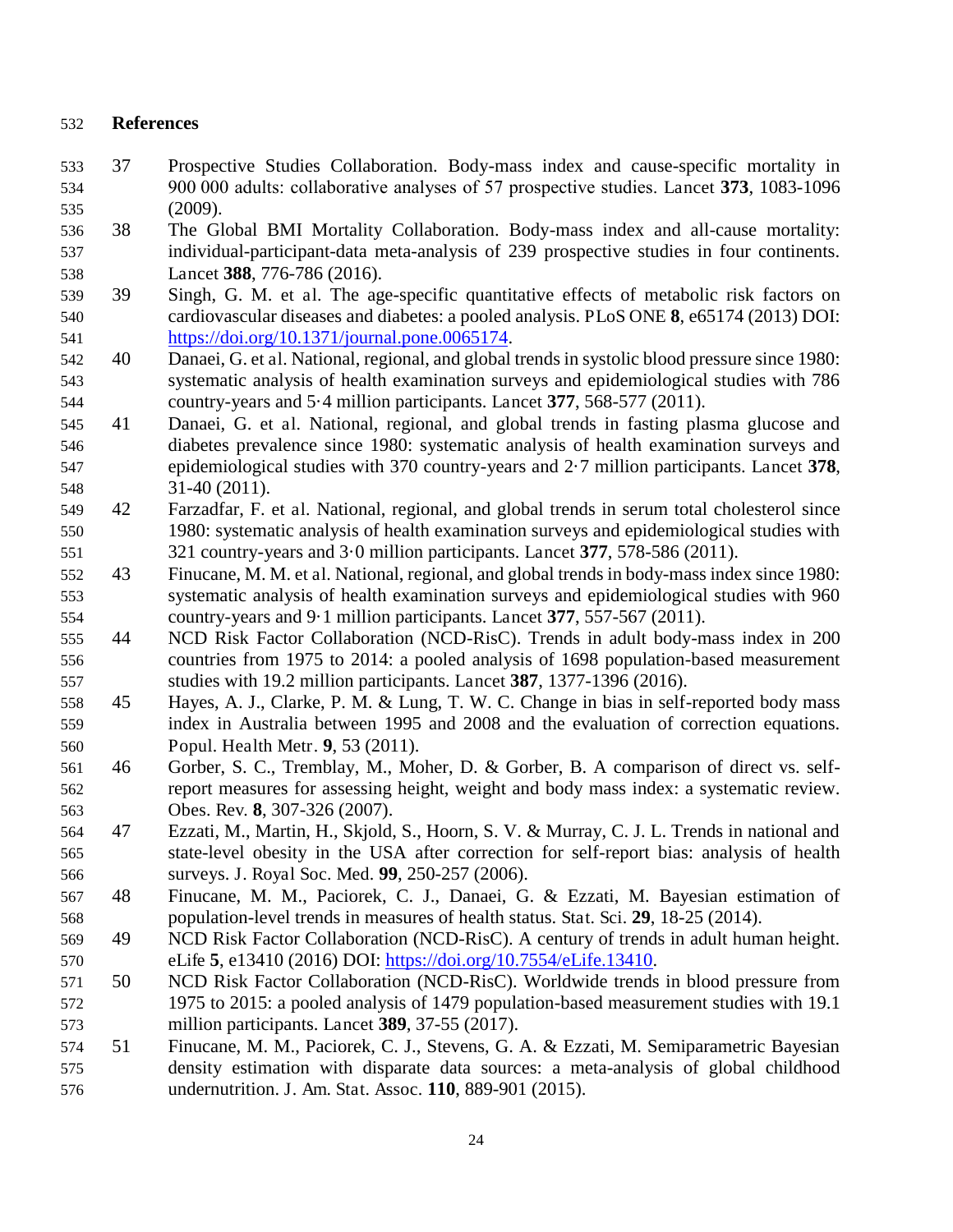- 52 NCD Risk Factor Collaboration (NCD-RisC). Worldwide trends in diabetes since 1980: a pooled analysis of 751 population-based studies with 4.4 million participants. Lancet **387**, 1513-1530 (2016).
- 53 The World Bank. An Overview of Links Between Obesity and Food Systems: Implications for the Food and Agriculture Global Practice Agenda. (World Bank, Washington, D.C., 2017).
- 54 FAO. Ending Poverty and Hunger by Investing in Agriculture and Rural Areas. (Food and Agriculture Organization of the United Nations, Rome, 2017).
- 55 WHO & Global Health Workforce Alliance. Global Experience of Community Health Workers for Delivery of Health Related Millenium Development Goals: a Systematic Review, Country Case Studies, and Recommendations for Integration into National Health Systems. (World Health Organization, Geneva, 2010).
- 56 Bhutta, Z. A. et al. Rethinking community based strategies to tackle health inequities in South Asia. BMJ **363**, k4884 (2018).
- 57 IFAD. Rural Development Report 2016: Fostering Inclusive Rural Transformation. (International Fund for Agricultural Development, Rome, 2016).
- 58 FAO, IFAD & WFP. The State of Food Insecurity in the World 2015. Meeting the 2015 International Hunger Targets: Taking Stock of Uneven Progress. (Food and Agriculture Organization of the United Nations, Rome, 2015).
- 59 Dahly, D. L. & Adair, L. S. Quantifying the urban environment: A scale measure of urbanicity outperforms the urban–rural dichotomy. Soc. Sci. Med. **64**, 1407-1419 (2007).
- 60 Jones-Smith, J. C. & Popkin, B. M. Understanding community context and adult health changes in China: development of an urbanicity scale. Soc. Sci. Med. **71**, 1436-46 (2010).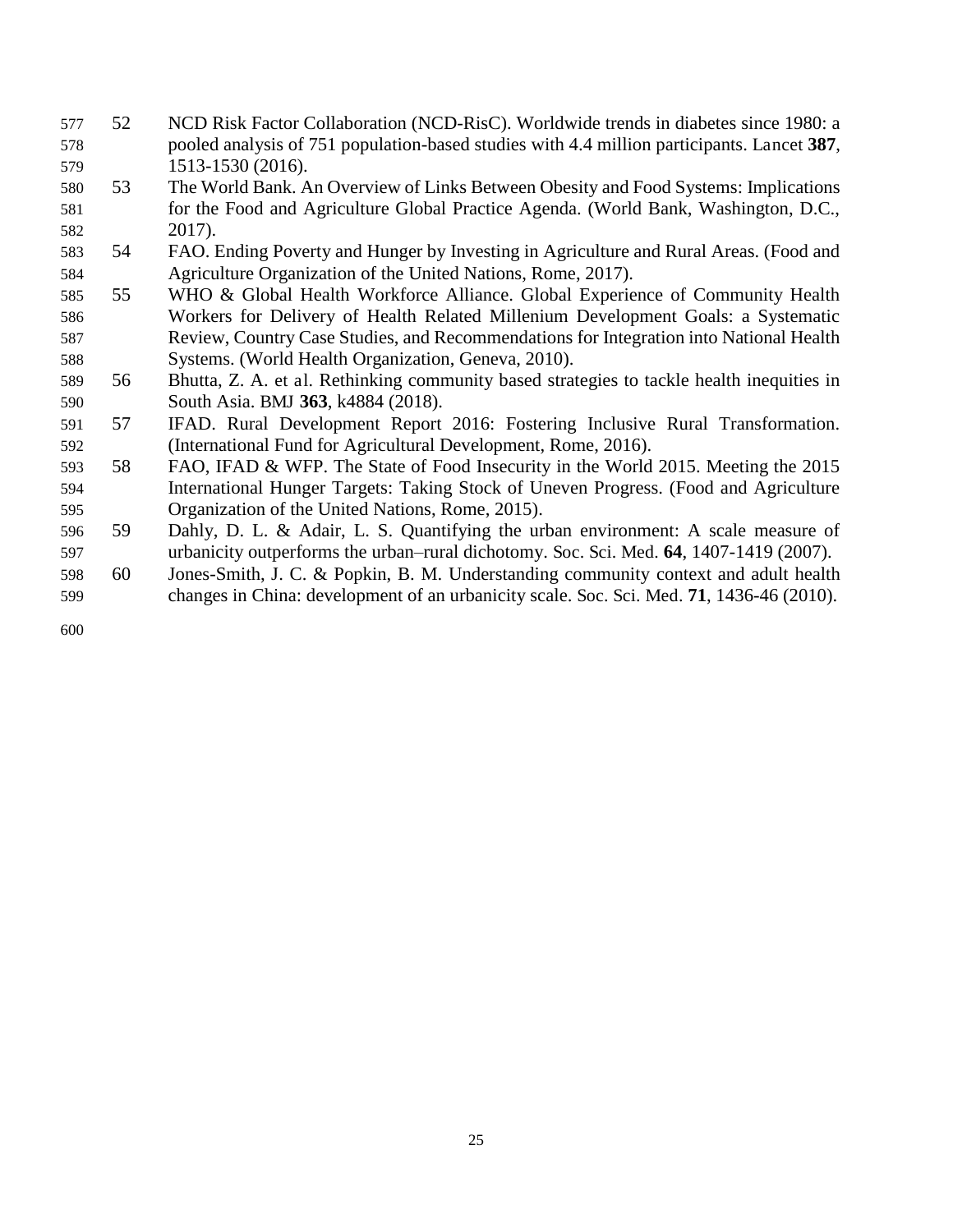#### **Supplementary information**

 This file contains details of the statistical model used to estimate BMI trends by rural and urban place of residence, Supplementary Table 1, Supplementary Table 2 and Supplementary Table 3. 

#### **Acknowledgments**

 This study was funded by the Wellcome Trust. Honor Bixby was supported by a Medical Research Council Doctoral Training Partnership Studentship, James Bentham by a Royal Society Research Grant, and Mariachiara Di Cesare by an Academy of Medical Sciences Springboard Award. We thank Lindsay Jaacks, Barry Popkin, Shelly Sundberg and Walter Willett for recommendations of relevant citations.

#### **Author contributions**

 ME designed the study and oversaw research. HB led the data collection, statistical analysis and prepared results. Pooled Analysis and Writing Group contributed to study design, collated data, checked all data sources in consultation with the Country and Regional Data Group, analysed pooled data, and prepared results. Country and Regional Data Group collected and reanalysed data and checked pooled data. ME and HB wrote the first draft of the report. Other authors commented on the draft report.

#### **Author information**

 NCD Risk Factor Collaboration (NCD-RisC) members are listed at the end of the paper. ME reports a charitable grant from the AstraZeneca Young Health Programme, and personal fees from Prudential, Scor, and Third Bridge, outside the submitted work. Other authors declare no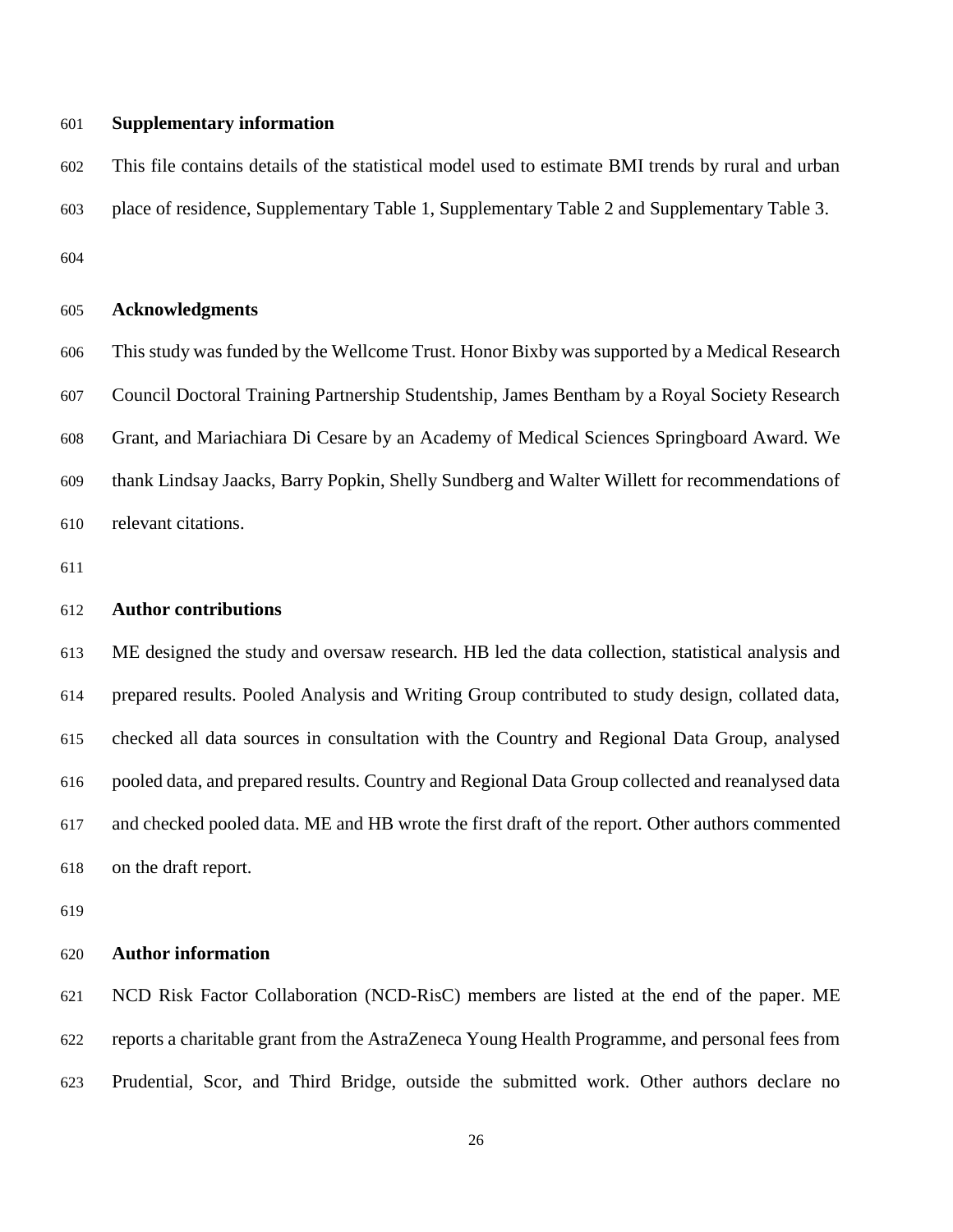- competing interests. The authors alone are responsible for the views expressed in this Article and they do not necessarily represent the views, decisions, or policies of the institutions with which they are affiliated.
- 

## **Corresponding author**

Correspondence to Majid Ezzati (majid.ezzati@imperial.ac.uk)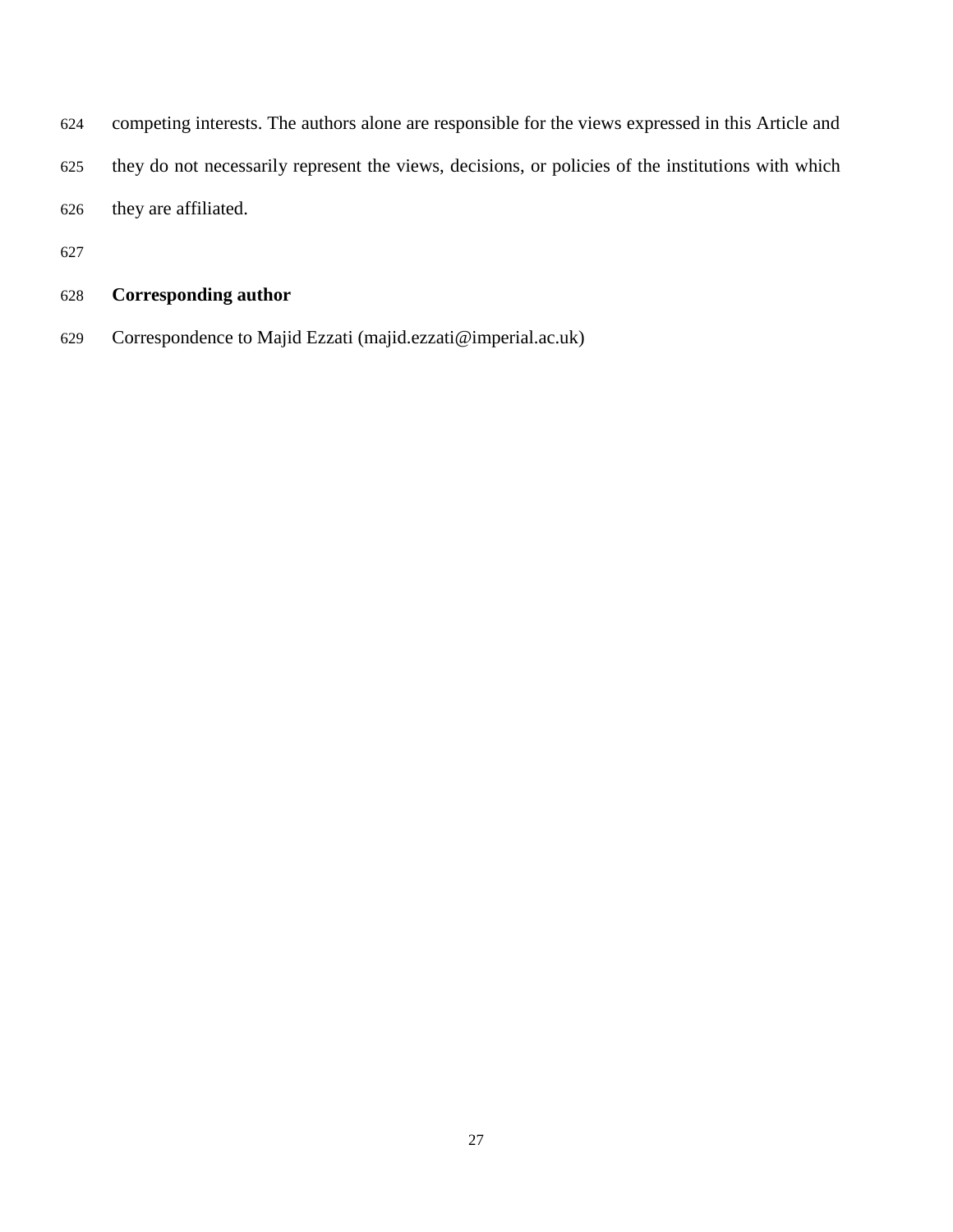#### 630 **Table 1. Contributions of rise in mean BMI in rural and urban populations and of**

631 **urbanisation (defined as an increase in the share of population who live in urban areas) to** 

#### 632 **rise in mean BMI from 1985 to 2017, by region.**

|                           | <b>Rural component</b>                                  |                                              | Urban component                                         |                            | <b>Urbanisation component</b>                           |                            |
|---------------------------|---------------------------------------------------------|----------------------------------------------|---------------------------------------------------------|----------------------------|---------------------------------------------------------|----------------------------|
|                           | <b>Absolute</b><br>contribution<br>(kg/m <sup>2</sup> ) | Percentage<br>contribution                   | <b>Absolute</b><br>contribution<br>(kg/m <sup>2</sup> ) | Percentage<br>contribution | <b>Absolute</b><br>contribution<br>(kg/m <sup>2</sup> ) | Percentage<br>contribution |
| <b>Emerging economies</b> |                                                         |                                              |                                                         |                            |                                                         |                            |
| Men                       | $1.30(0.96 - 1.64)$                                     | 48 $(41-54)$                                 | $1.33(1.02 - 1.65)$                                     | 49 (44-54)                 | $0.09(0.06 - 0.12)$                                     | $3(2-5)$                   |
| Women                     | $1.96(1.57-2.33)$                                       | 59 $(54-64)$                                 | $1.31(0.95-1.69)$                                       | $39(34 - 44)$              | $0.06(0.03 - 0.09)$                                     | $2(1-3)$                   |
| Men                       | $1.99(1.62 - 2.37)$                                     | $67(63-71)$                                  | $0.66(0.53 - 0.80)$                                     | $22(20-24)$                | $0.33(0.26 - 0.39)$                                     | $11(9-14)$                 |
| Women                     | $1.81(1.36-2.26)$                                       | $73(67-80)$                                  | $0.47(0.32 - 0.64)$                                     | $19(16-22)$                | $0.18(0.10-0.26)$                                       | $7(4-11)$                  |
| Men                       | $0.86(0.63-1.09)$                                       | $31(26-37)$                                  | $1.73(1.31-2.16)$                                       | $63(58-67)$                | $0.17(0.13 - 0.20)$                                     | $6(5-8)$                   |
| Women                     | $1.29(1.07-1.51)$                                       | $38(34 - 43)$                                | $2.01(1.56-2.49)$                                       | $60(55-63)$                | $0.06(0.03 - 0.10)$                                     | $2(1-3)$                   |
| Men                       | $2.24(1.12-3.37)$                                       | $90(80-102)$                                 | $0.24 (-0.03 - 0.51)$                                   | $10(-2-20)$                | $0.00(0.00-0.00)$                                       | $0(0-0)$                   |
| Women                     | $2.41(0.89 - 3.98)$                                     | $81(69-90)$                                  | $0.53(0.18 - 0.89)$                                     | $19(10-31)$                | $0.00(0.00 - 0.00)$                                     | $0(0-0)$                   |
| Men                       | $1.99(1.42 - 2.54)$                                     | 86 (79-94)                                   | $0.20(0.00-0.40)$                                       | $8(0-15)$                  | $0.12(0.09 - 0.15)$                                     | $5(3-8)$                   |
| Women                     | $2.18(1.46 - 2.87)$                                     | $80(73 - 87)$                                | $0.36(0.13-0.60)$                                       | $13(6-19)$                 | $0.19(0.16 - 0.23)$                                     | $7(5-11)$                  |
| Sub-Saharan Africa        |                                                         |                                              |                                                         |                            |                                                         |                            |
| Men                       | $1.14(0.64 - 1.63)$                                     | $64(53-73)$                                  | $0.39(0.22 - 0.55)$                                     | $22(15-28)$                | $0.23(0.19-0.27)$                                       | $14(10-21)$                |
| Women                     | $1.37(0.90 - 1.83)$                                     | $57(49-63)$                                  | $0.58(0.42 - 0.74)$                                     | $24(21-28)$                | $0.45(0.42 - 0.49)$                                     | $19(15-25)$                |
|                           |                                                         |                                              |                                                         |                            |                                                         |                            |
| Men                       | $0.59(0.35 - 0.82)$                                     | $35(26-44)$                                  | $1.10(0.70-1.50)$                                       | $65(57-73)$                | $0.00(-0.01-0.01)$                                      | $0(-1-1)$                  |
| Women                     | $0.14 (-0.19 - 0.45)$                                   | $\ast$                                       | $0.13 (-0.45 - 0.69)$                                   | $\ast$                     | $-0.02$ $(-0.03 - 0.00)$                                | $\ast$                     |
| Men                       | $0.48(0.37-0.59)$                                       | $31(25-37)$                                  | $1.15(0.84 - 1.46)$                                     | $72(68-75)$                | $-0.04$ $(-0.08 - 0.00)$                                | $-2(-6-0)$                 |
| Women                     | $0.12 (-0.01 - 0.27)$                                   | $\ast$                                       | $-0.02$ $(-0.38 - 0.36)$                                | $\ast$                     | $-0.10(-0.15-0.06)$                                     | $\ast$                     |
| Men                       | $0.58(0.47-0.69)$                                       | $24(22 - 27)$                                | $1.80(1.53 - 2.07)$                                     | $76(74 - 78)$              | $-0.01$ $(-0.02 - 0.00)$                                | $0(-1-0)$                  |
| Women                     | $0.39(0.24 - 0.54)$                                     | $21(15-26)$                                  | $1.44(1.09-1.79)$                                       | 79 (74-84)                 | $0.00 (-0.02 - 0.01)$                                   | $0(-1-1)$                  |
|                           |                                                         |                                              |                                                         |                            |                                                         |                            |
| Men                       | $1.24(1.06-1.43)$                                       | $57(53-60)$                                  | $0.65(0.54 - 0.75)$                                     | $30(27-32)$                | $0.30(0.28 - 0.32)$                                     | $14(12-16)$                |
| Women                     | $1.22(1.01-1.43)$                                       | $60(56-64)$                                  | $0.56(0.44 - 0.69)$                                     | $28(24-31)$                | $0.25(0.23 - 0.27)$                                     | $13(11-15)$                |
|                           |                                                         | High-income and other industrialised regions |                                                         |                            |                                                         |                            |

633 \* Percentage contribution not reported because regional change in mean BMI, which appears in

634 the denominator of percentage contribution, was small  $(< 0.5 \text{ kg/m}^2)$ , leading to unstable estimates.

635 Urbanisation is defined as an increase in the share of population who live in urban areas.

636 Percentage contributions were calculated as detailed in Methods. The reported values are the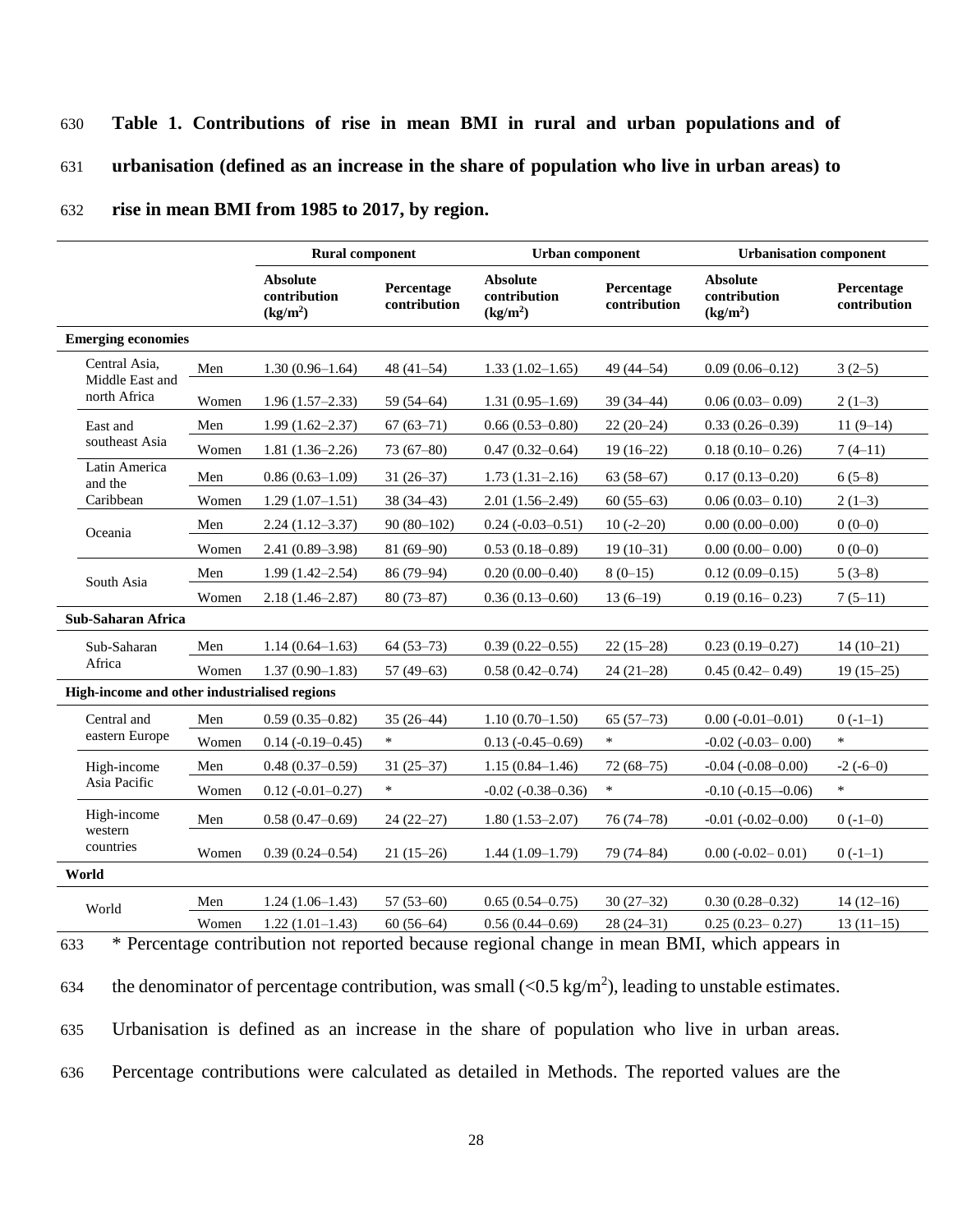means and 95% credible intervals. The three percentages sum to 100%. When one component causes an increase in BMI in a region and another does the opposite, the components can be negative or greater than 100%.

- Urban and rural mean body-mass index (BMI) and percentage of the population living in urban
- areas in 1985 and 2017, by region are provided in Extended Data Table 1.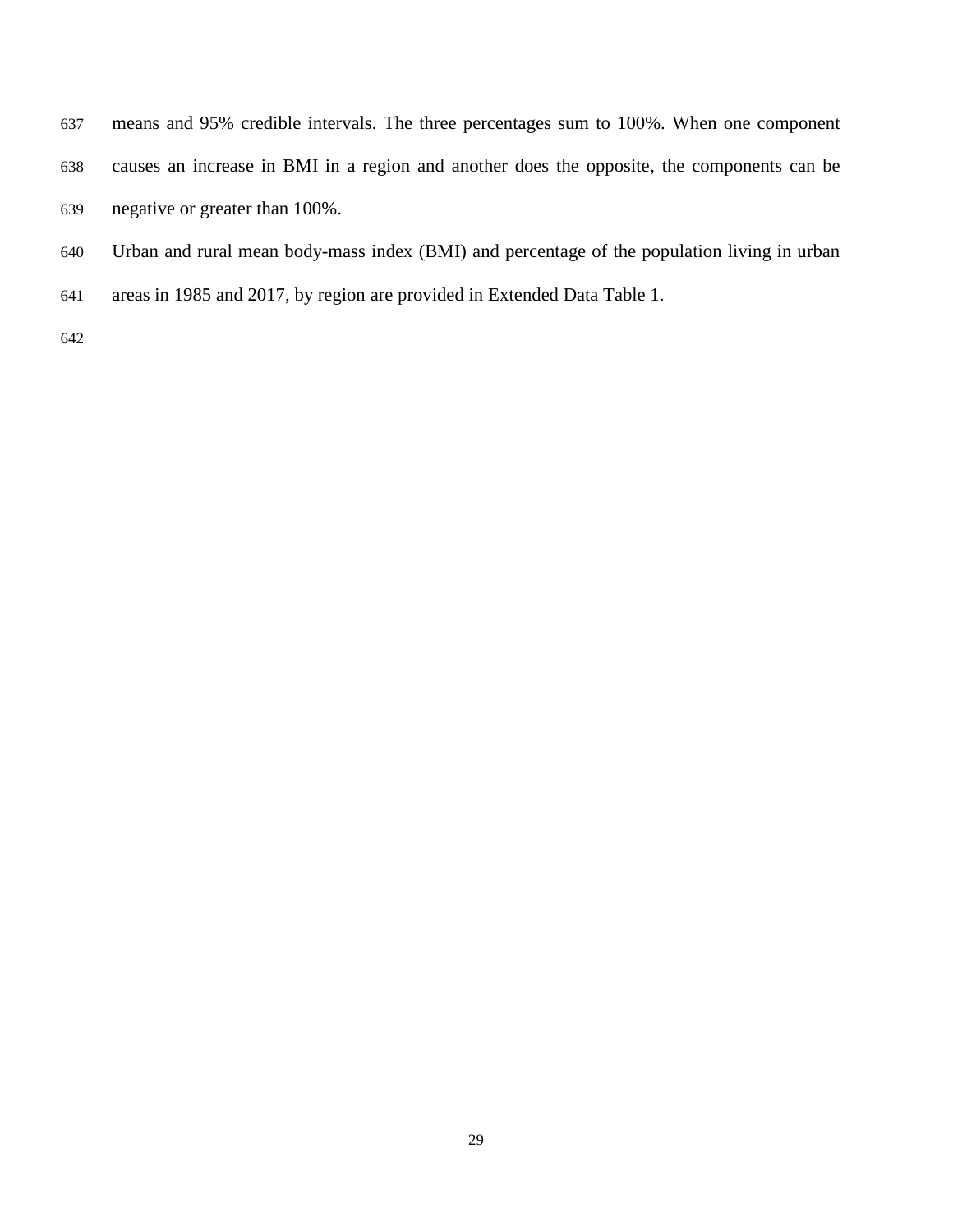**Fig. 1. The difference between rural and urban age-standardised mean body-mass index (BMI) in women in 1985 and in 2017, by country.** A positive number shows a higher urban mean BMI and a negative number a higher rural mean BMI. We did not estimate the difference between rural and urban areas for countries and territories where the entire population live in areas classified as urban (Singapore, Hong Kong, Bermuda and Nauru) or rural (Tokelau). See Extended Fig. 2 for mean BMI in national, rural and urban populations in 1985 and 2017. See Extended Fig. 6 for comparison of results between women and men.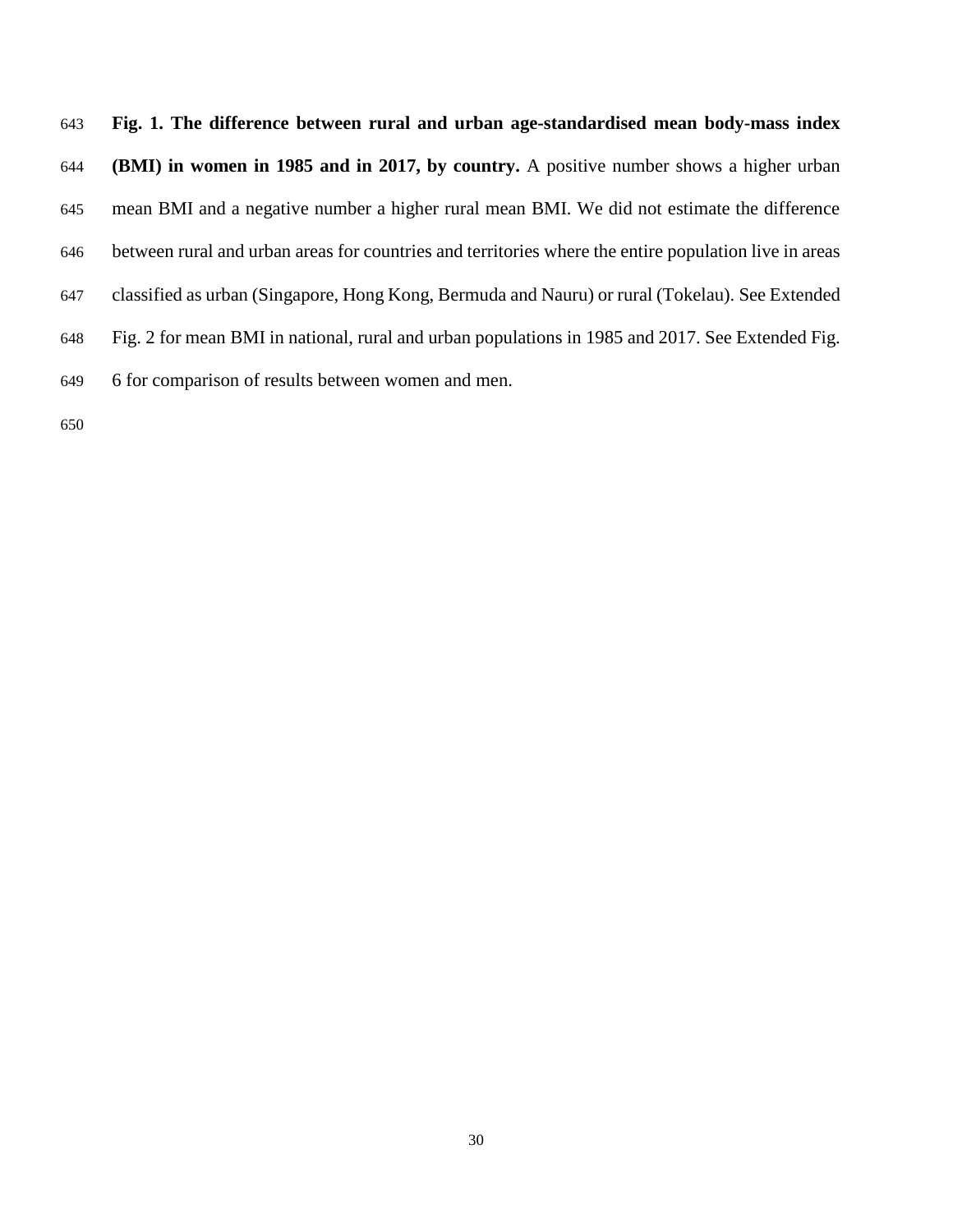**Fig. 2. The difference between rural and urban age-standardised mean body-mass index (BMI) in men in 1985 and in 2017, by country.** A positive number shows a higher urban mean BMI and a negative number a higher rural mean BMI. We did not estimate the difference between rural and urban areas for countries and territories where the entire population live in areas classified as urban (Singapore, Hong Kong, Bermuda and Nauru) or rural (Tokelau). See Extended Fig. 3 for mean BMI in national, rural and urban populations in 1985 and 2017. See Extended Fig. 6 for comparison of results between women and men.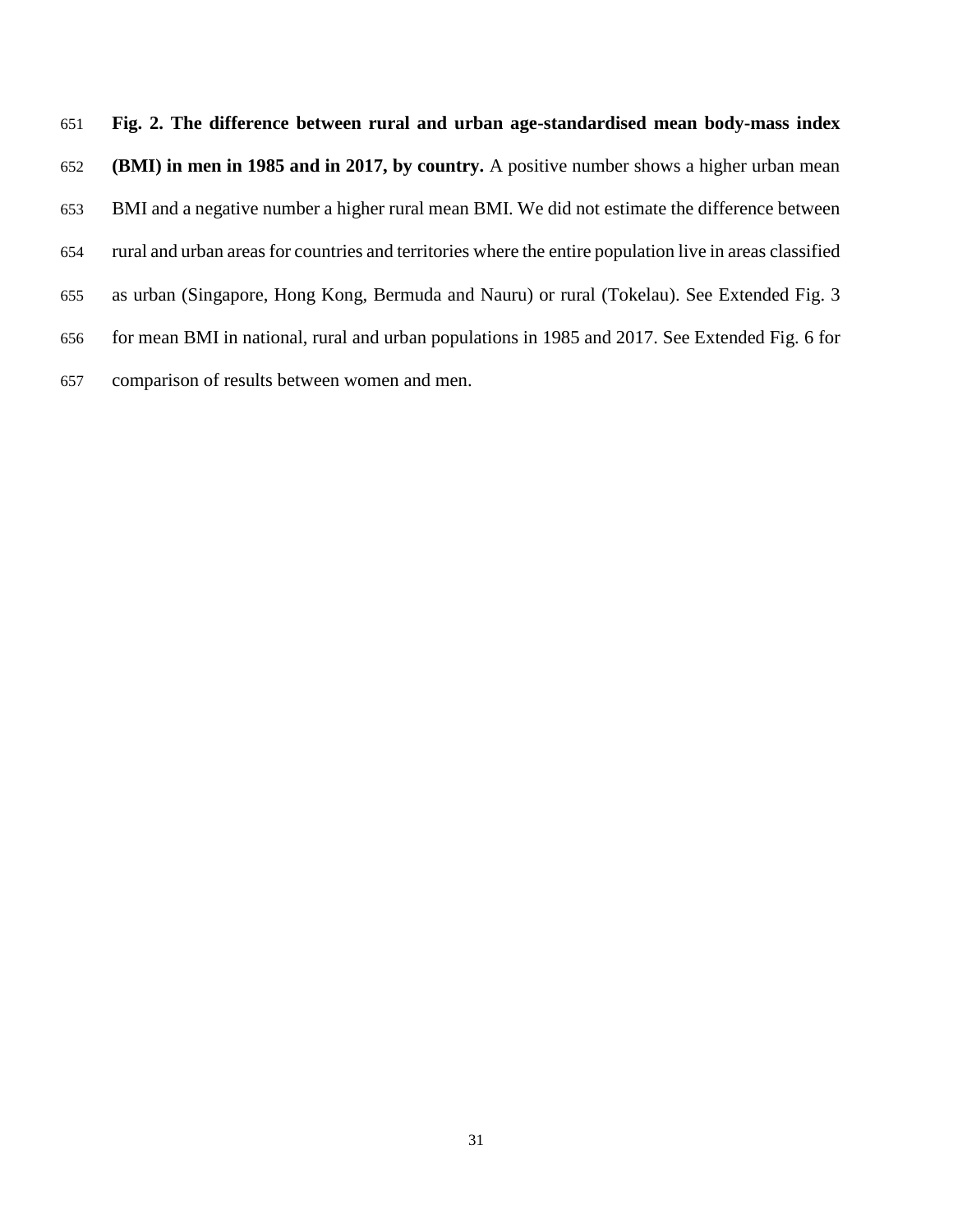- **Fig. 3 Trends in age-standardised mean body-mass index (BMI) of rural and urban place of**
- **residence, by region.** The lines show the posterior mean estimates and the shaded areas show the
- 95% credible intervals.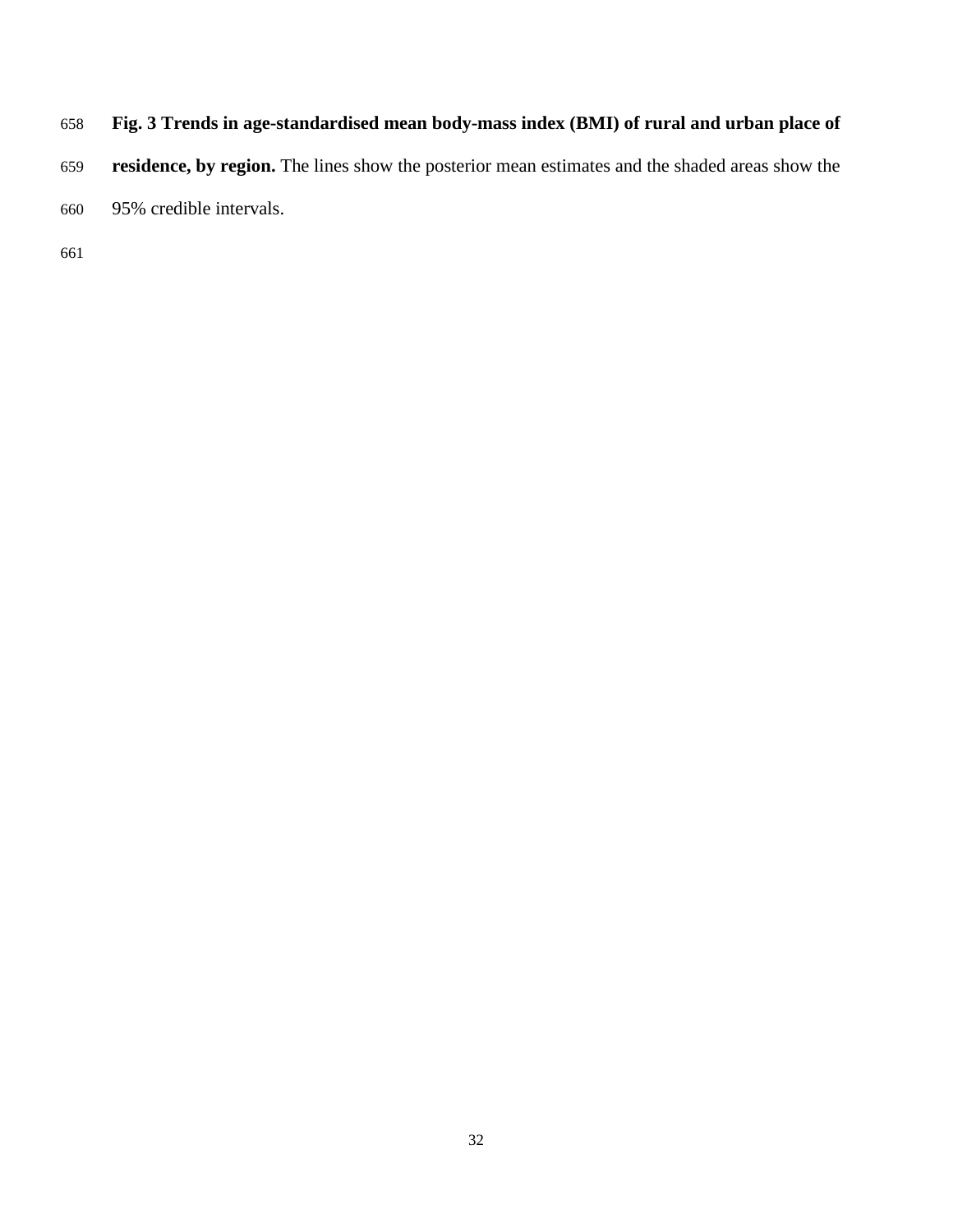**Extended Data Table 1.** Age-standardised urban and rural mean body-mass index (BMI) and percentage of the population living in urban areas in 1985 and 2017, by region.

**Extended Data Table 2.** Results of model validation.

**Extended Data Fig. 1.** Number of data sources by country.

**Extended Data Fig. 2.** Age-standardised national, rural and urban mean body-mass index (BMI)

 in women aged 18 years and older in 1985 and 2017, by country. The numerical values are provided in Supplementary Table 3.

 **Extended Data Fig. 3.** Age-standardised national, rural and urban mean body-mass index (BMI) in men aged 18 years and older in 1985 and 2017, by country. The numerical values are provided in Supplementary Table 3.

**Extended Data Fig. 4. The difference between rural and urban mean age-standardised body-**

 **mass index (BMI) in 1985 versus in 2017.** Each point shows one country. A positive number shows a higher urban mean BMI and a negative number a higher rural mean BMI. (A) countries with an urban excess BMI that increased from 1985 to 2017. (B) countries with an urban excess BMI that declined from 1985 to 2017. (C) countries with an urban excess BMI in 1985 that reversed to an excess rural BMI in 2017. (D) countries with a rural excess BMI that increased from 1985 to 2017. (E) countries with a rural excess BMI that declined from 1985 to 2017. (F) countries with a rural excess BMI in 1985 that reversed to an urban excess BMI in 2017.

 **Extended Data Fig. 5** The relationship between mean BMI and prevalence of overweight (BMI  $\geq$ 25 kg/m<sup>2</sup>). Prevalence is plotted on a probit scale because which changes in an approximately linear manner as mean changes. Each point represents an age-group-and-sex-specific mean, stratified by place of residence as described in Methods and with more than 25 participants, from data sources in the NCD-RisC database.